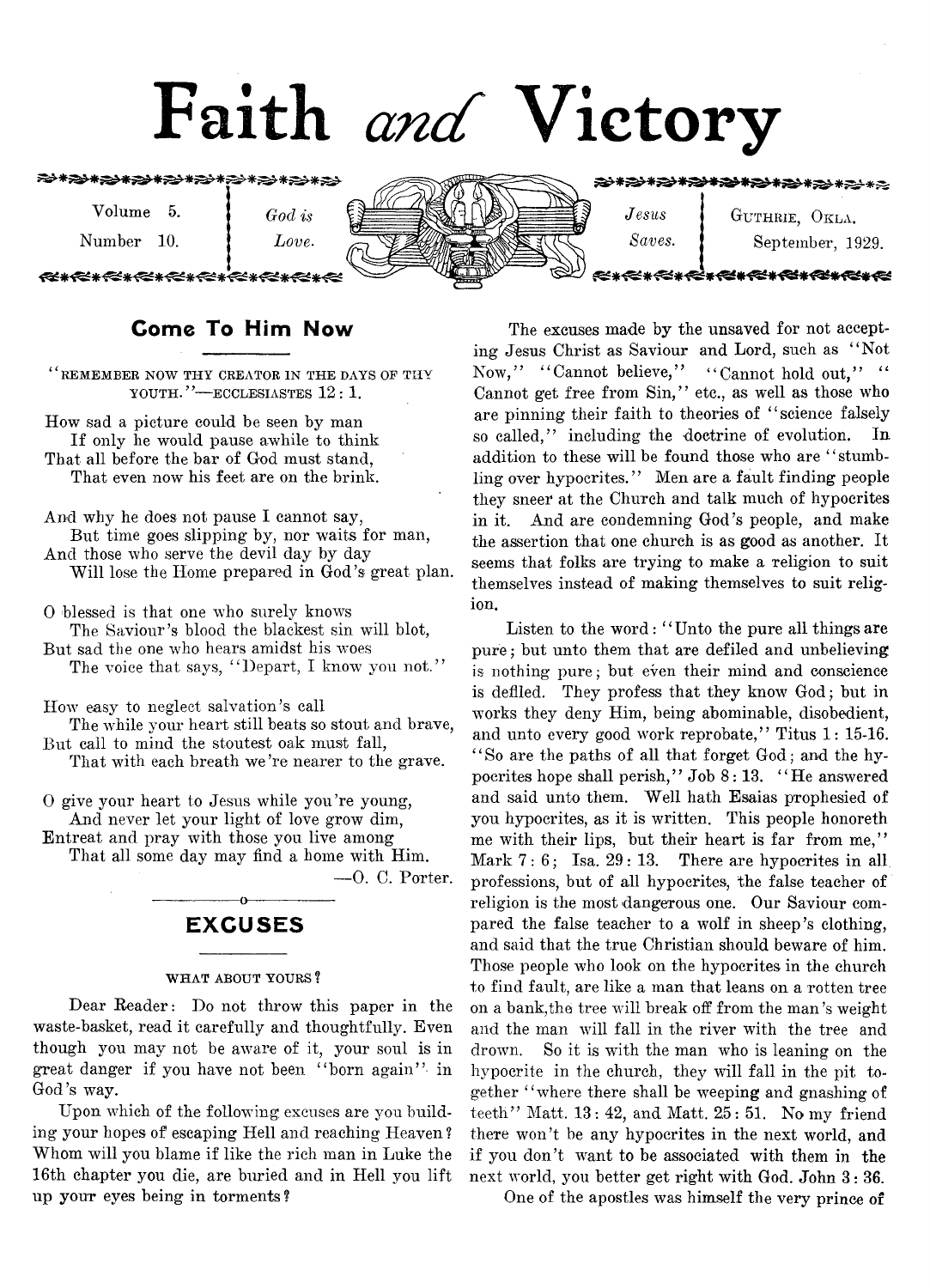hypocrites, but he didn't get to heaven. Yon will often find that the person with whom you are dealing is  $a \cdot$ hypocrite himself, because he is not true to his convictions and is only using others as an excuse for not becoming a Christian. See Rom.  $14: 4-12$ . "Who art thou that judgest another man's servants? to his own master he standeth or falleth. Yea, he shall be holden up : for God is able to make him stand." and Matt.  $7:$ 1-5 show that judging another is inexcusable from Rom.  $2:1$ , "Therefore, thou art inexcusable, O man, whosoever thou art that judgest: for wherein thou judgest another thou condemnest thyself: for thou that judgest doest the same things."

Some will offer as an excuse, "I am afraid I cannot hold out," meaning by this that they have seen many professing Christians who were not living the right kind of lives; or they have themselves attempted to live a Christian life without having been converted, and are at times perfectly honest in this excuse. It is true, there will be temptations, but God will be faithful to the tempted one. 1 Cor. 1: 13. To those that say "Not Now," you cannot say "There is plenty of time to settle this matter," for God says, "Behold, now is the accepted time; behold, now is the day of Salvation." 2 Cor. 6: 2. Listen to His solemn warning against delay, "Because I have called, and ye refused; I have stretched out my hand, and no man repented\* \*\*\*I also will laugh at your calamity; I will mock when your fear cometh\*\*\*\*Then shall they call upon me, but I will not answer." Prov. 1: 24-28. You cannot blame the one who handed you this paper for in love to your soul, realizing your awful danger, he sought to faithfully warn you and turn your thoughts toward "the Lamb of God which taketh away the sin of the world." John 1: 29.

Some make the excuse how can we be made free, and kept free from sin. It is Jesus alone that can make you free and keep you free from sin, "The blood of Jesus Christ His Son cleanseth us from all sin" 1 John 1: 7. There are many places in the Bible which speak of the Blood of Jesus. You know that the blood is the life of your body. It flows into every part of you. As it flows out into each part, it brings life and vigor. If it fails to enter any part, that part becomes diseased and unclean. If your blood is poor, it supplies you with poor life. As the blood flows back it carries with it what has become impure, that it may be cast out of the system. Your body could not live without blood. It is life to you. As the blood is life to your body, so the living Jesus, if you take Him to you, becomes life to the soul. As the blood within flows into every part, so Jesus wants to be in every part of

your soul. His life should enter into all the details of your soul life. He should be in every thought, every word, and every act.

As when the blood stops flowing into any part of the body, that part becomes diseased, so it is with anything into which you do not let the life of Jesus enter, it becomes diseased. When one part of your body is sick, or diseased, it makes all parts suffer, so it is you do not let Jesus enter all parts of the soul life, it is to bring unhappiness to the whole life. If you take Jesus into every part of your soul life, He will keep every part in perfect health and vigor. The more you take Jesus with you, the more you are kept cleansed of sin. Many try to keep themselves clean from sin, but they make poor work out of it. Some try to have Him cleanse them of only a part,and the rest is always making them trouble, like envy, jealousy, fretfulness, anger, pride, impatience, peevishness, formality, sloth, prejudice, carnal confidence, evil shame, self righteousness, etc. Jesus says, "If a man love me he will keep my words, and my Father will love him and we will come unto him, and make our abode with him." Jno. 14: 23.

Reader: You may say you do not believe all this, but the mere fact that you do not believe it does not alter the facts. "Who art thou that repliest against God ? He that believeth not God hath made Him a liar.'' The responsibility of spending Eternity in Hell is yours and yours alone, and you are left without excuse. Rom. 1: 20. Where will you spend eternity? The "prudent man foreseeth the evil, and hideth himself ; but the foolish pass on, and are punished.'' Prov. 22: 3. " Believe on the Lord Jesus Christ and thou shalt be saved," Acts 16: 31.

In conclusion I want to say this: what it means to be a real Christian. It is to glorify God before men, by a holy walk and conversation. 1 Tim. 4: 12, " But be thou an example of the believers, in word, in conversation, in charity, in spirit, in faith, in purity." A Christian must have one ruling purpose in his life. That is to keep God's holy will and commandments, and to walk in the same all the days of his life. To live a true, pure and successful life, socially, morallv and spiritually, should be the object and aim all: and, as one of the steps toward this end, we advise the reading of the inspired word of God.

— S. E. KESSLER.

" For it is written, as I live, saith the Lord, every knee shall bow to me, and every tongue shall confess to God. So then every one of usi shall give account of himself to God."—Rom. 14: 11-12.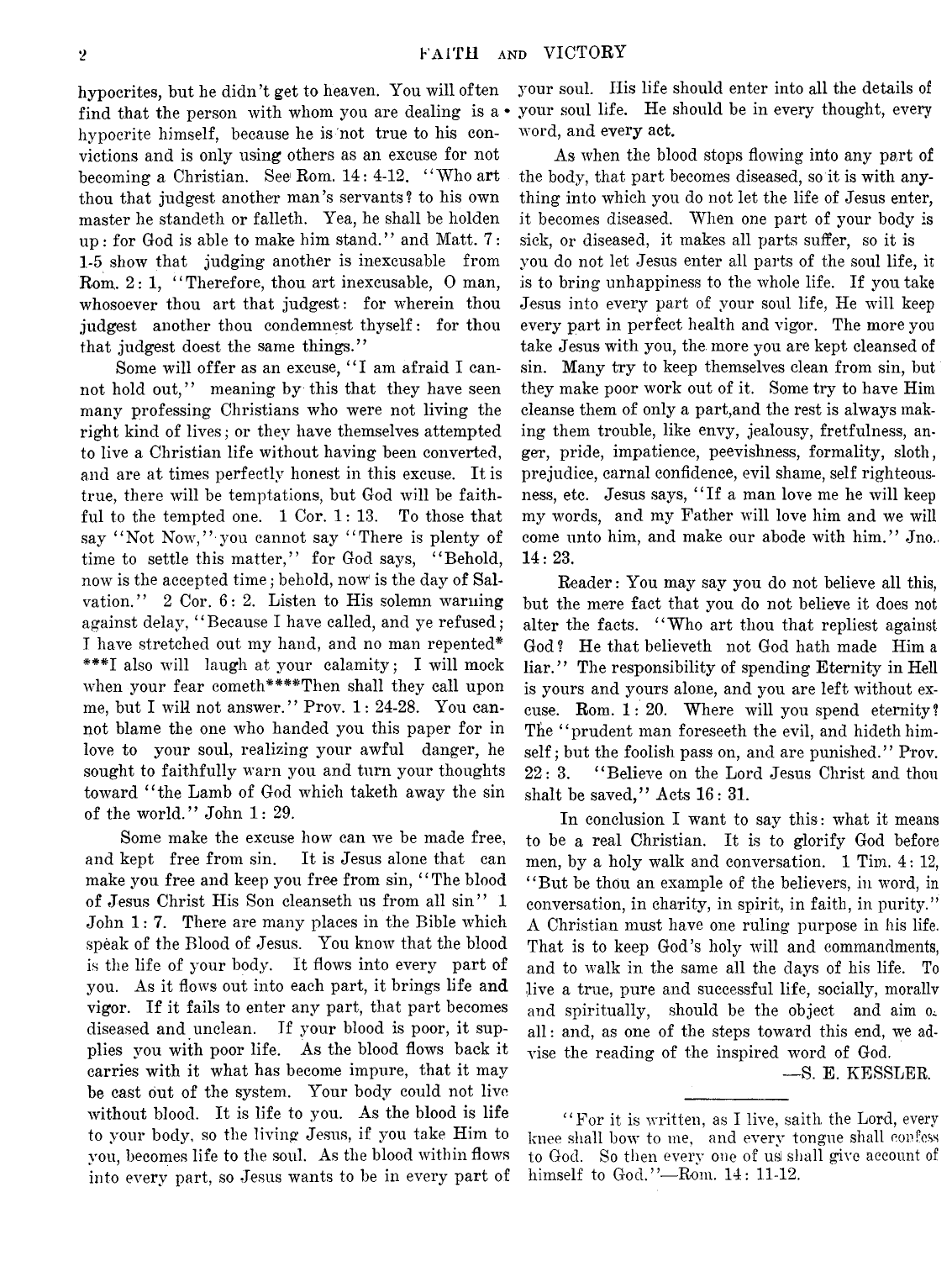# **Many Called, Few Chosen**

So the last shall be first, and the first last: for many be called, but few chosen. We are chosen through obedience. We must obey God's eternal word by excepting Him in our hearts. We must be fully sanctified free from sin, then we can walk up the shining path of righteousness in the foot steps of Jesus. We must obey Eph. 6: 11. Paul says, " Put on the whole armour of God, that ye may be able to stand against the wiles of the devil." Now let us find out what the whole armour is.

First: We see there is a breastplate of righteousness; fully being born again.

Second: Our feet shod with the preparation of the gospel of peace.

Third: Says, *above all*, taking the shield of faith. Fourth: Take the helmet of salvation and the sword of the spirit which is the word of God.

Friends, I really believe we will have to be clothed in this whole outfit in order to be a chosen vessel, meet for the Master's use. We will have to have it on to be able to go through our great trials and difficulties. We must have it on to defeat the devil in his craftiness.

First: We must get the truth into our hearts; we can not afford to believe every wind of doctrine though it may look good, for we know that God's word tells us to try the spirits and see if they are of God. We must be born of God's Spirit, which is the breastplate of righteousness. We have no business contemplating with religions, which have no depth to them; such as those which do not believe in the blood of our dear Saviour or they may not believe in the Deity of our Lord, these kind of religions are dead spiritually and are carnal, they are not founded on the Rock, Christ Jesus.

Second: Our feet must be shod with the preparation of the gospel of peace, We can not afford to run to the things God would want done in his gospel work. We should never use our feet in a dance hall or to take us to shows, card parties and such like, but on the other hand, we are to use these feet of ours to spread the everlasting truth of God. We must visit the sick, widows and orphans. What right have we to use these feet for the devil after God has redeemed us by his most precious blood ? How can we do things for Satan after God has paid such a dear price for us? Let us not step over on, Satan's ground to obey him, but let us obey the gospel of Christ.

Third: Says, *above all* taking the shield of faith

wherewith ye shall be able to quench all the fiery darts of the wicked. Above, all else, we are to have faith, without it, it is impossible to please God, without it we can not be saved and without it we are lost. Faith is the most important of all in this armour, for it takes faith to get all the rest. We cannot possibly please God in nothing without faith. We are unable to believe the word He has left for us, except we excersice faith to do so.

We are in a great war, we have a great battle on hand, and if we do not use this shield to fight off the enemy we certainly will lose the victory, we must have faith in God and believe Him at any cost. Believe that he lives and will help us. Believe that he will fight for us. When Satan brings bad thoughts to us, let us use our shield against him. When Satan tries to trip us and make us do wrong, let us hold fast to God and believe that He will lift up a standard against him.

Fourth : And take the helmet of salvation and the sword of the Spirit, which is the word of God. Let us get our minds under the blood. We must think right and use our brain to work for God. Let us read Isa. 26 : 3,-" Thou wilt keep him in perfect peace whose mind is stayed on thee." Because he trusteth in thee. If we have our helmet on, our minds most certainly will be stayed on God. The word says, as a man thinketh in his heart, so is he. So dear reader, if you have evil thoughts all the time and never good ones, better talk to God about it. You must not have your helmet on fully. We have no time to be loosing, we must not let Satan use our minds, for he is not worth while to think upon. We really have no time to give him, for the time is short, let us " redeem the time for the days are evil." In order to have peace we must keep our minds on God, if you have let down your helmet pick it up again, and then you will have peace and sweet ey. the devil brings confusion, but God brings joy and peace. Something has been said of the sword that dear old book of God.

Let us see what Jesus did when he was tempted. These are his words when Satan tempted him, " It is written." We likewise can do the same, we can give him Bible; he cannot compete with it, his power is limited. We need not fear him, for if God be for us, who can be against us. Satan may tell you that the Bible is not true; but the word says in Psa.  $119:105$ , "Thy word is a lamp unto my feet, and a light unto my path.\*\* He may say you sure don't need **salvation.** John 3: 7 says, " Marvel not that I said unto thee, YE

*{Continued on page eleven.)*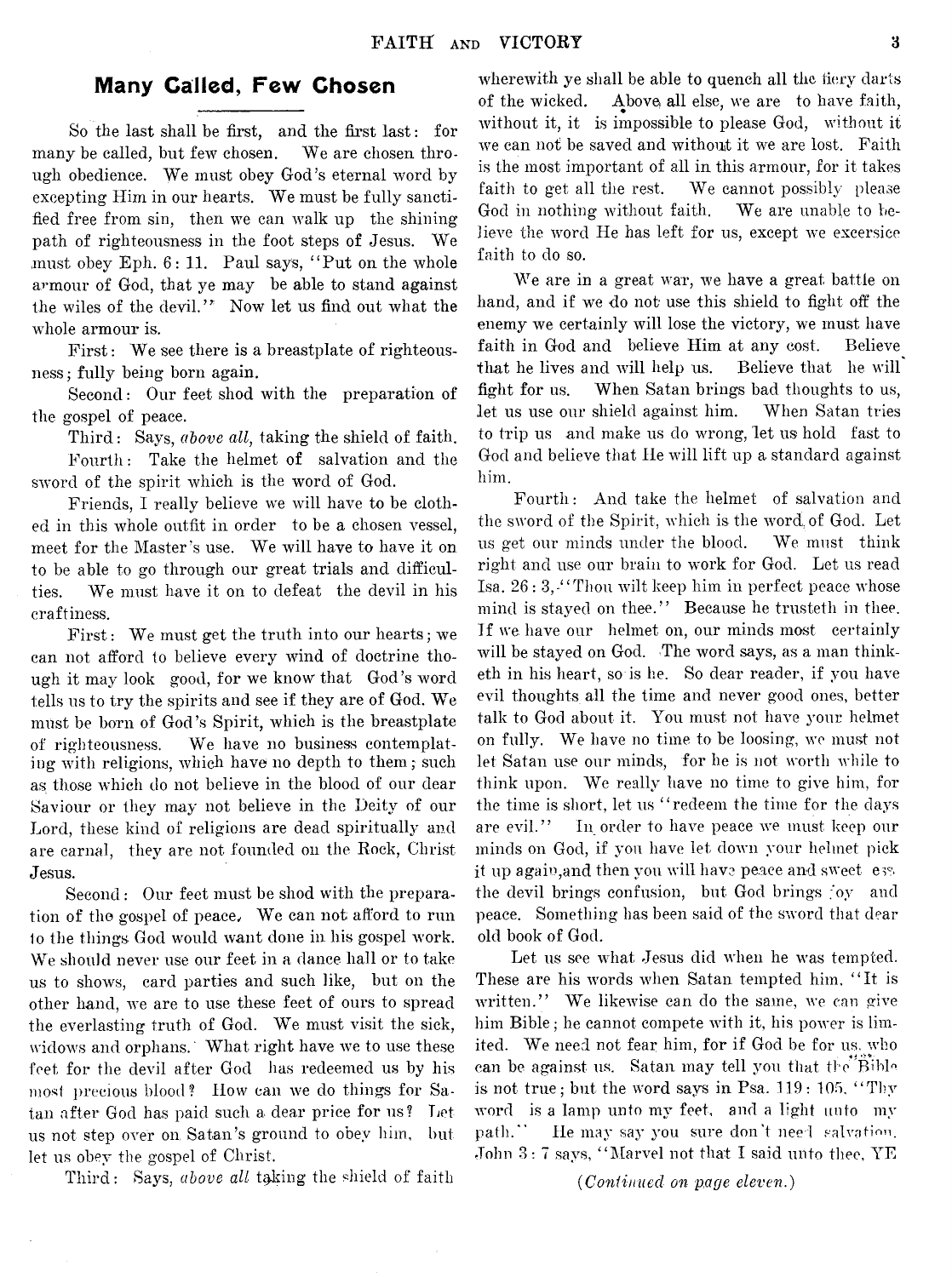# **FAITH AND VICTORY**

FAITH and VICTORY is published and sent out in the interest of Jesus to Ilis little flock scattered abroad, by yielded members of His Body at Faith Publishing House.

Faith and Victory will be sent free of charge to all who ask for it, as often as God permits by leading. blessing and supplying.

This Bible truth is kept going out by free-will offerings. Matt. 10:8. 2 Cor. 9 : 7, 8. 1 Cor. 9 :11,12

Offerings sent in to us will be thankfully received as from the Lord and used in the futherance of the gospel work as God directs. All personal checks and gospel work as God directs. money orders should be made payable to Fred Pruitt, or "Faith Pub. House."

If you want a roll of six "Faith and Victories" each month to hand out, just send us your name and address with request.

(There will be no charges ever made against you for Faith and Victory). ADDRESS:

#### FAITH PUBLISHING HOUSE.

920 W. MANSUR ST. GUTHRIE, OKLA.<br>hone No. 1523-J. U.S. A. Phone No. 1523-J.

iiiimimiiiiimmiiiiiiiiimiiiiimiiiimimimimiiiiimiiiiiiiniimmiiiiimiiiimiiiiiimiiiiiimiimi

#### EDITORIALS

Owing to our being in camp meeting so much of the time in the last two months we were unable to get a paper out for August. We regret that so many of our readers were dissapointed in not getting the August number, but it seemed needful that we attend some camp meetings, not only for service in them, but the change was good for the health of our bodies as the continued confinement in the office work is hard on body and mind.

#### $0 - 0 - 0 - 0 - 0$

In this issue we have several reports sent in of camp meetings held and you can see by reading them that the Lord is verifing His promises to those who abide in Him and are not afraid to launch out upon His promises.

The first camp meeting we attended was at Canehill, Ark. There was a goodly number of saints gathered there and the word was preached with anointing and power from heaven and many heard the true gospel which Paul, Peter and John preached in the early morning Church; some were sanctified, bodies healed and the saints much encouraged and built up in the Lord. After returning from this meeting the Okla. City meeting was soon in progress and God soon began to work in this meeting, as it progressed many were convicted of sin and began to come to the altar of prayer. The preaching was clear and straight and given by the Holy Ghost, as the Lord would choose and lead into the pulpit of His ministering servants.

The altar would often be lined with those seeking to get saved and those, wanting to be anointed and prayed for the healing of their bodies. God surely did

(work in a wonderful way, souls saved, believers sanctified and bodies healed.

Bro. G. E. Harmon of Glendale, Calif, attended the Hammond, La. camp meeting and reported a glorious meeting there. From there he came to the Okla. camp meeting and was used much by the Lord in giving out the truth of the Bible.

Bro. H. Robinson of Akron, Ohio was also present in this meeting and many other ministers of the state of Oklahoma. There were ninety-six taken pa-<br>in the ordinance meeting. The Lord certainly in the ordinance meeting. triumphed over the powers of evil in this meeting and the faith of the saints was much increased.

The next meeting we attended was the camp meeting at Springfield, Mo. We drove through in Auto We drove through in Auto. and took most of our family with us, was gone from the office for two weeks. From the very beginning the Lord gave victory in this meeting and the truth of the Bible began to fall like rain upon the earth and souls were pricked in heart because of sin, and soon began to fall around the altar, confessing their sins and begging God to have mercy and to forgive them, some nights the altar would be lined with seekers. The Lord also sanctified believers and healed bodies and the little family of God there was added' to by spiritual birth and greatly built up in God. On the last Saturday of the meeting the saints all observed the ordinance,fortyfour taken part in this service; it was a happy time in Zion. On Sunday after-noon we all went out to the James river southeast of the city where ten followed the Lord in Baptism. Bro. John Strech administered in this service. It was a beautiful sight to see them lowered into the water as was Jesus by John the Baptist and brought forth from the watery grave to walk in newness of life. The saints decided to have another camp meeting there next year. It was very encouraging to them. Bro. C. S. Forbes of Chandler, Okla. was used of God in the ministery of the word, also Bro. Ed. Whipple and his sister Susie and Sister Hood of Forest City, Mo. and Bro. John Strech of Neosho, Mo.

Bro. William Cramer of this office and Bro. G. E. Harmon of Calif, went to the Shawnee camp meeting, which was in progress during the same time as the Springfield meeting and they report great victory there as it also was in other meetings.

#### $0 - 0 - 0 - 0 - 0$

After we returned from the Springfield meeting, Bro. C. S. Forbes and Bro. G. E. Harmon held a few nights meeting in the chapel here in Guthrie. It was very refreshing and good, they preached the old-time truth of the reformation with power and authority am was much help to the saints here. Bro. G. E. Harmon left today for Clovis, N. Mex. to begin a meeting there and from there he expects to return to his home and family in Calif. He stated that in the three campmeetings which he has just been serving in, that there were more souls saved than he had saw for a long time.

#### $0 - 0 - 0 - 0 - 0 - 0$

When we returned from Sprinpfield to the office, there was so. much work awaiting us that we hardly knew where to begin, but looking to the Lord for wis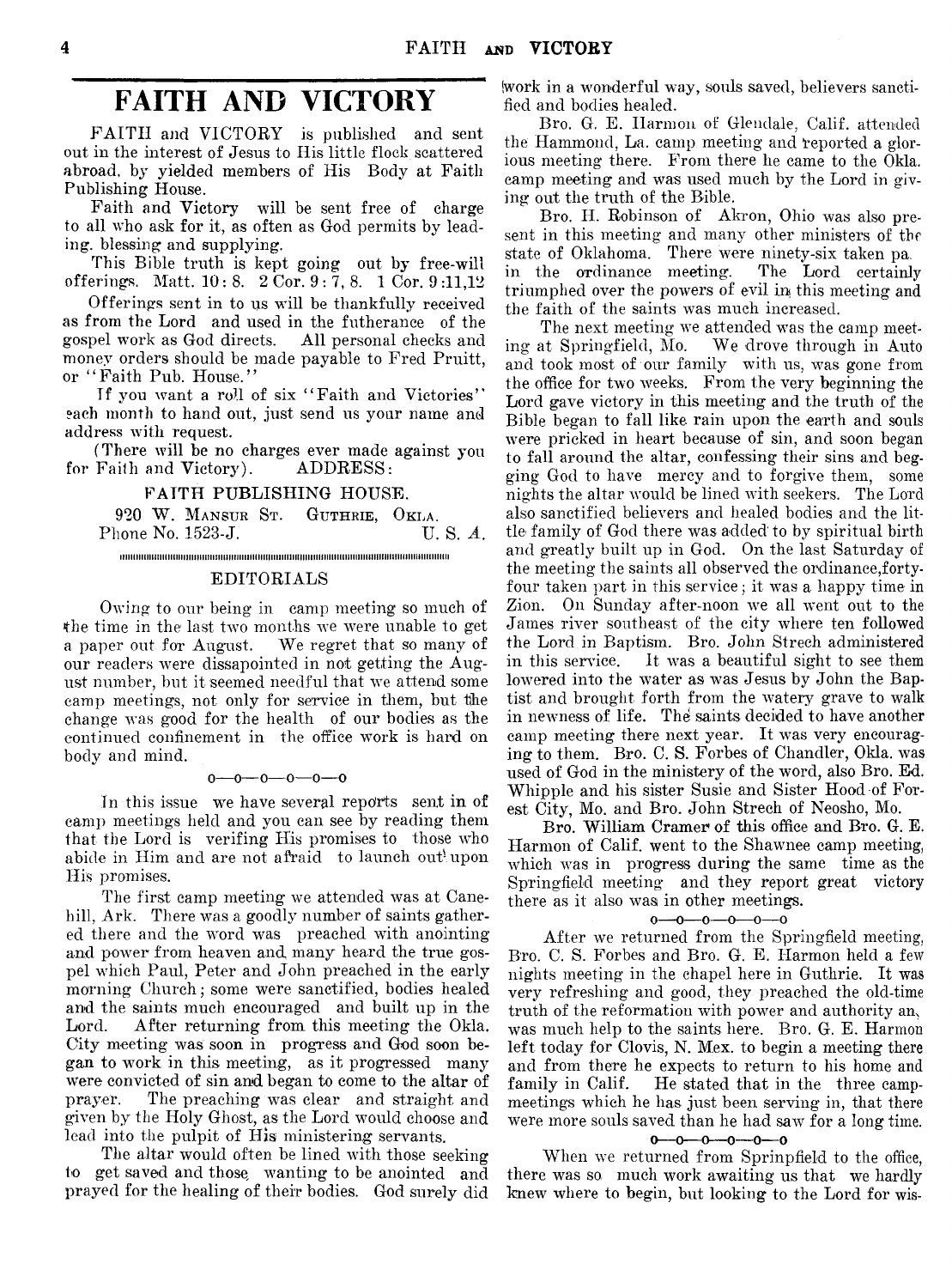dom and guidance, we have started into it with renewed courage and shall move on with the work as He gives the strength and ability. The good done in sending out tracts and papers is far reaching and eternity alone will reveal the many souls that have been saved directly and indirectly by the reading of these tracts and papers. So we are pressing on by His grace against sin and all uncleanness with deeper determinations to print and send forth the old-time truth of this

'formation which is in accordance witli the Bible and sanctioned of God. The Lord has sealed the truth upon our hearts that we are not to receive honor of men, neither receive dishonor, but to fear God and seek His honor and to receive chasting of the Lord, being exercised thereby unto greater godliness. The needs of /he work and the responsibilities are shifted upon Him who has called us and given us the charge. We know that our heavenly parent knows and will do that which is right with every one of His creatures.

We realize a great peace and freedom in our souls as we write these lines and rejoice to know that our names are written in the Lamb's book of life. Truly the "Path of the just is as a shining light which shines more and more unto the perfect day." Prov. 4: 18. The ungodly eat the bread of wickedness and we who are saved, eat the bread of righteousness and our souls flourish under the Fathers care and protection. We are exhorted in the 23rd verse to, "Keep thy heart with all diligence; for out of it are the issues of life." Those who allow their minds to dwell upon and seek temporal, perishing things will find that kind of a life issuing out of their heart and their deeds will be done with selfish motives and purposes. Those who gird up their minds and think upon things pure, clean, lovely and heavenly will have no evil, but they incur the smiles and approvial of God upon them.

#### $0 - 0 - 0 - 0 - 0$

We earnestly desire and covet the fellowship of every reader of Faith and Victory, and we know that the closer we get to Christ, the greater will this fellowship flow and our hearts and souls will have one object in view and we will work together for the cause and Kingdom of Christ. We each one ought to be at our best for God and use all the time, talent and means that God has and is giving us to the advancement of pure and undefiled religion in the earth. When we give to the futherance of the gospel or to the poor, we are only giving back to God what He has given us, so we have nothing to boast of. Oh, how God fearing and humble of heart we ought to be. Let us each one dwell . the secret place of the most High, that we may a-

bide under the shadow of His wings.

#### SONG BOOKS

We are now in. a position to supply you with the ' ' Select Hymn" song book and also the " Reformation Glory" song book.

We will post pay these song books to you at the following prices......." Select Hymn" song book, cloth bound, 632 Pages, Price each............75 cents

"Reformation Glory" song book, cloth bound, 160 Pages, Price each........... 40 cents or the paper bound books at 25 cents\*each.

The following books contain good soul-food and we can post them to you at prices quoted.

"Steps to Christ" paper bound. 128 pages. Price.......25 cents each.

"Harry the news boy" cloth bound, 62 pages. Price........60 cents each.

"Bible story book" cloth bound, 608 pages. Price...... $$2.00$  each.

We have some "Scripture verse" envelopes which we will postjto you at the rate of fifteen cents, for twenty-five or forty cents for one hundred.

#### CAMP MEETING REPORTS

The State Camp-meeting of California has come and gone, but we believe its affects will continue through out eternity. The meeting began with victory and continued through the entire camp-meeting.

Bro. Shoot of Guthrie, Okla. and Bro. Walker of Pasadena, Calif., L. E. Davey of Duarte, Calif, besides several other ministers were present.

The ordinance of Feetwashing and the Lord's Supper were observed on Sat. 5 • 30 p. **m.** Baptizing on Sunday at 2: **p**. **m**. Ten followed the Lord in baptism and the following ministers were ordained to the ministry. Bros. L. C. Kuns of Lindsey Calif., Eugene Harmon of Glendale Calif. Sisters Emma Holden of Sanbernordino, Calif., and Sister L. Robinson of Los-Angeles, Calif. These ministers having proven worthy of recognition; we send them forth bidding them God speed in the salvation of the lost of the earth.

During the camp-meeting the Lord got hold of an old man perhaps 80, or 90 years old and he was led in the tent for service and after listening to the word of God, made his way to the altar and the Lord saved him. Seemed like God just had the arrangements made and everything worked accordingly. Wonderful when God can have his way.

The last service on Sunday night God's word was so searching that many came to the altar cowed in submission to the dictates of the Spirit, our God true to his word met them and gave them their hearts desire. The unanimous decision by all, was that the campmeeting was one of the best and one of the reasons for this was, the ministry was to the standard on real Bible unity, so God could have his way.

The trustees of the Old People's Home of Pomona met in the Chapel for a session together with the ministers to consider and discuss the different things and to counsel the advice of the ministry. As various reports have been circulated by the enemy, we thought perhaps some might have received the wrong impression concerning the home.

It is to be a home for the aged saints,a place where they can spend their closing days in peace and quietude with godly association. And the home of course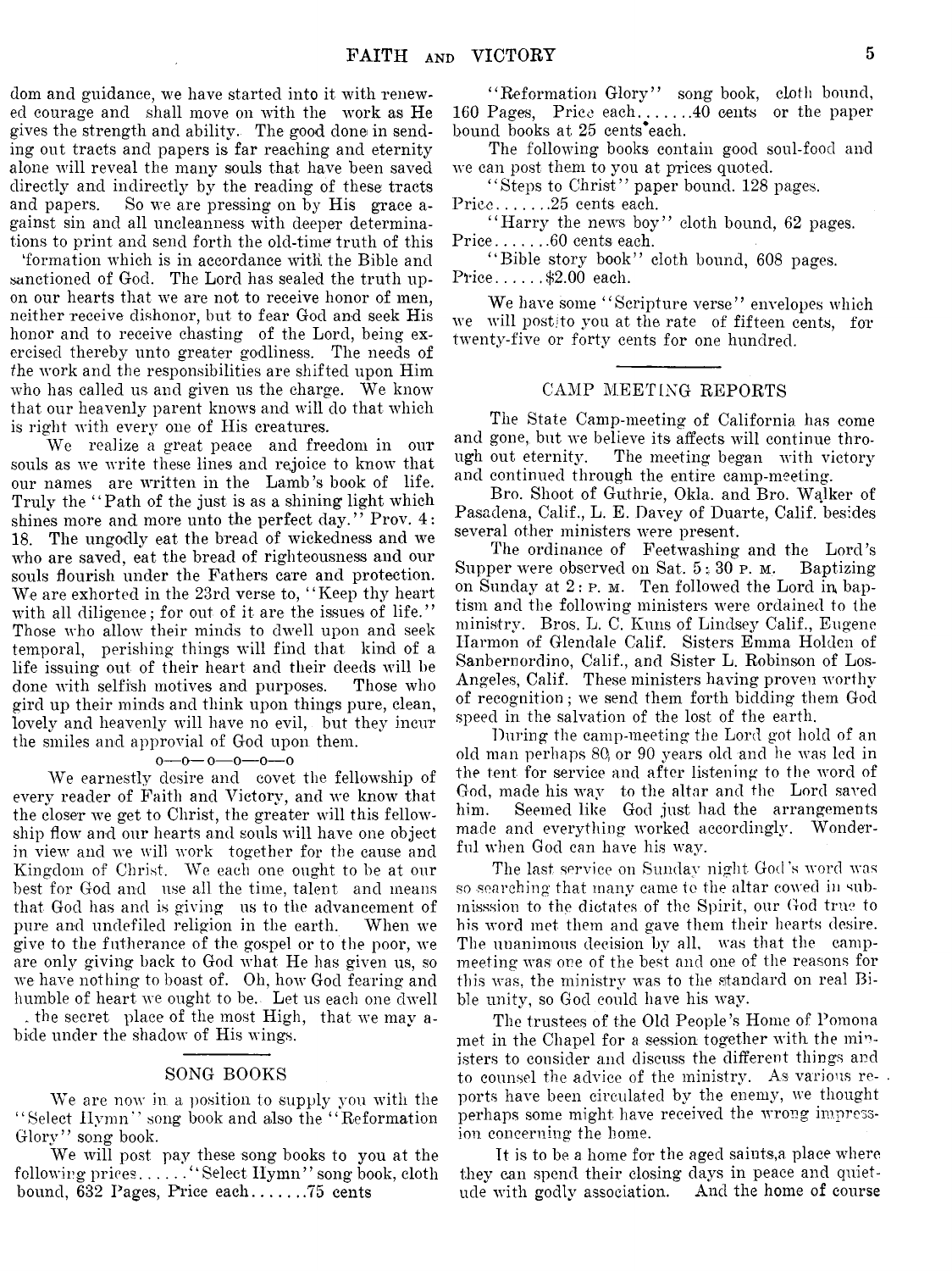will need finance to start with particular, and those who could help with their means would not only help themselves, but others also later on. As fast as means can be secured the home will be in a position to take care of the poor saints. This we feel is the real object of the home, to take care of the poor saints who are not able to take care of themselves. Some reports have went out that only those who had plenty of means could come to the home, leaving' the poor out, we want to say again, the home will be open for the poor saints as soon as we are able to care for them. To this end we are striving and covet the prayers and co-operation of the saints through out the country.

At this writing some are talking of helping with their means, who may not need a home at present. And if we can make the needs and the object of the home clear and plain, no doubt others who may have means will be glad to help. We believe the management of the home is on a sound basis, and a very worthy cause. And we shall be glad to explain what may not seem clear to all who may ask us, and we also will be open to suggestions for the betterment of the Home.

Yours in Christ,  $\qquad \qquad -E. M. Zinn.$ 

Bellflower, Calif.

Dear saints, elect of God, Holy and beloved, greetings. May God bless and encourage all hearts and build up and make strong His people is our prayer.

The camp meeting at Neosho, closed July 14th with glorious victory. Praised be Jehovah. God gave us a wonderful feast from Heaven. Truth from most every angle w'as taught with power. God witnessing by saving souls, sanctifying believers, healing the sick. This encourages our hearts, so we shall press on for Him.

We feel the Lord will let us have camp meeting here again next year; but probably one month later as the Lord would be pleased. So the little flock of God here is prospering in fruit bearing for Him who died for us.

So pray for us that we ail do His will and live in His fear; and too my body is not strong. Pray that God will give us strength to carry out His plans.

As ever yours on the Rock. — John Strech.

Bro. Fred Pruitt: Dear Bro. in Christ, Greeting in Jesus\* name. At this writting we are all well and saved, praise the Lord. I am writting in about the camp meeting we had; I feel it would be to the glory of God to write.

To the saints of God scattered abroad : Undoubtly you remember reading in the Faith and Victory concerning the meeting that was to be held in Akron, Ohio on the 5th of June. First, I will say the devil did every thing he could to prevent this meeting, we did not see any way of having the meeting if the bank failed us. but the Lord opened the way about two days before the meeting began. We secured a tent also two lots and we had a wonderful meeting, praise the Lord. We did not know what ministers were coming to the

meeting since we could not get the ones we wanted. The Lord knows who he can use, so he sent some ministers **to** the meeting, Bro. and Sister Strong of Chillicothe, Ohio, Bro. George Peak, Bro. P. N. Thaxton of West Virginia also Bro. Henry Robinson of Okmulgee, Okla. Bro. and Sister Strong came from the state of Michigan. They were told to go and see if it was the old-time saints, preaching the old-time truth, so they came and found it to be so.

Saints, I am almost persuaded to say that the real Church of God had never been in Akron until this meeting was held. The Spirit of God had the right away from beginning to end. It was not hindered one single time to my knowledge. There were many sermons preachd and the true light was held up and many souls seen the light. There was not any one saved during the meeting, but the saints were more encouraged than ever before to stay with the old-time truth, we decided if the ministers preach the old-time truth we will hold up their arms, if they don't, we are going to live it just the same. There are several true saints scattered throughout these northern and eastern states that are anxious to hear tell of some true saints. We cordially invite any God sent minister, not that we don't have any, but we welcome ail.

After the meeting was over-the Lord saved about fifteen souls, young men, women and some children;<br>one young man was saved and healed. Truly God is one young man was saved and healed. gathering his people together by his mighty hand. We are trying by the help of the Lord to get a place to worship, we realize the responsibility that rests upon us as saints to show to the world that we are the real church of the living God. We are sure that the so-called church of God has the word, but thats not enough, we have the Word and the Spirit, they *ugree.*

Brethren and Sisters, we are standing on the oldtime truth and don't mean to be moved. We hope next year the Lord willing, to have a more glorious meeting by the attending of more saints and ministers.

Your Bro. in Christ, out for the straight truth,

E. D. Robinson, 640 Roscoe Ave. Akron, Ohio.

Rich wood, W. Va.— Dear Bro. Pruitt, and Coworkers : Greetings in Jesus' dear name. I received your good letter while at meeting in Charleston; was glad to hear from you.

The meeting at Akron, Ohio was fine, we feel sure much and lasting good was accomplished. Bro. Robinson from Okla., Bro. and Sister Strong from Chilicothe, Ohio, Bro. Tharton and myself and home talents were the workers. There were good crowds and good interest, I left before the meeting closed, but. understand there were several consecrations.

Our meeting at Charleston was exceptionally good for a new field. Many expressed themselves as highly pleased with the preaching. Conviction was manifested most every service. Some professed salvation and we feel sure many were drawn to the true way. Bro. Strong did most of the preaching. There were several saints from other parts, most of the eon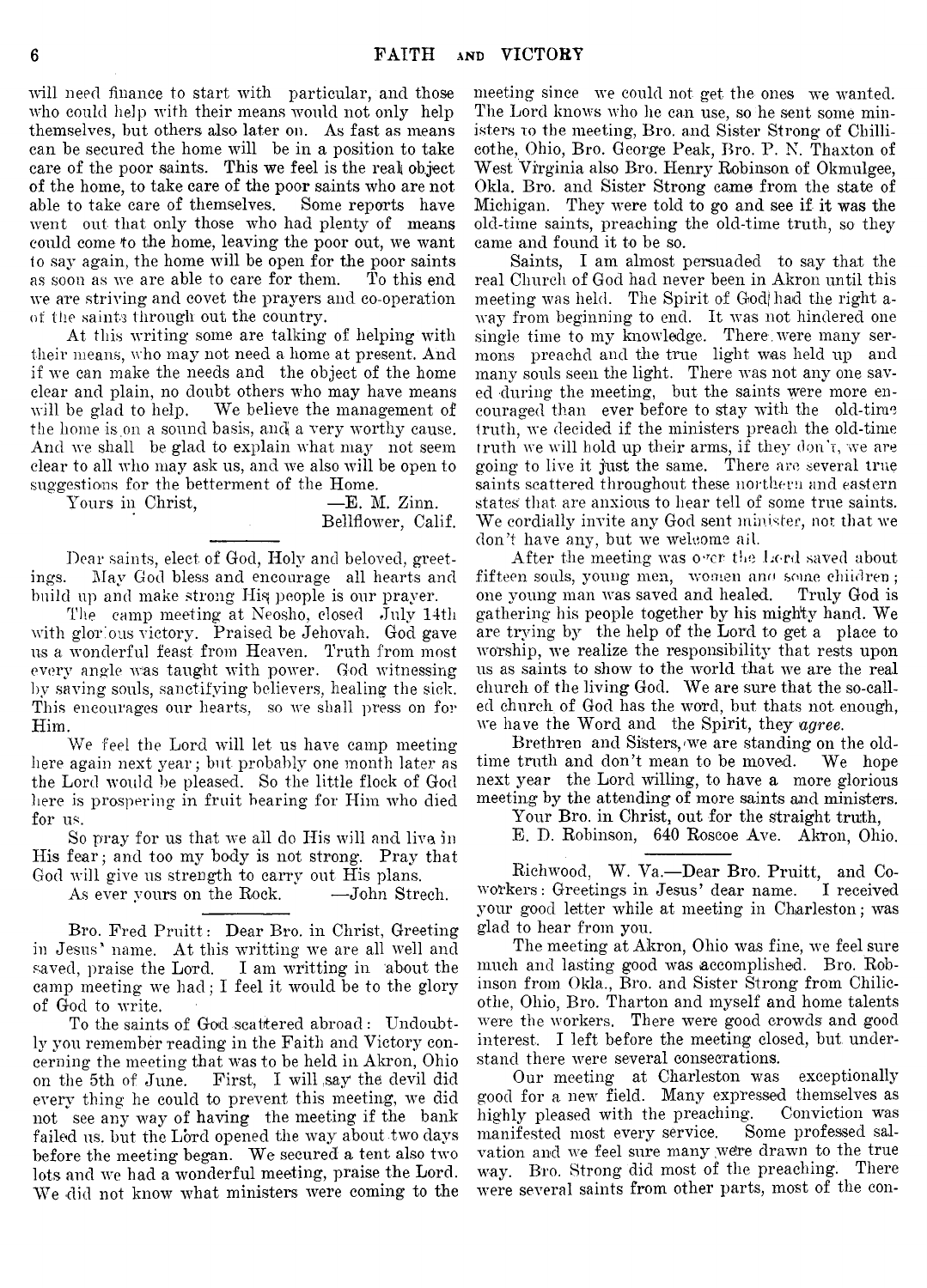gregation from Richwood were there. We expect a permanent work will be established the're. Lets pray to that end. We are. to have a special meeting at Richwood soon.

With much love and good will to all the dear saints, I am your Bro. and co-worker in Christ,

— Geo. Peek.

#### NOTICE FOR MEETINGS

Any saints, or others desiring meetings during che coming Winter in Ohio, Ind., Mich., and 111. For proper arrangements, dates etc., write me early for necessary information as I can arrange for dates early. Yours in defence of the only one Bible way,

— Earnest Cartwright. Scotts, Mich.

#### $-0 -$ AN EXPLANATION AND CONFESSION

By the reading of church history we learn that there has been a number of reformations in the religious world, both in the Jewish and Christian church. About the year 1880, it pleased the Lord to bring about another reformation. This we believe to be the last reformation of time. I embraced the teaching of this reformation in the year 1890. These teachings became inwrought in my life. I considered them to be in full accord with the Bible, and I still believe so.

Plainness of dress for Christians was one of the teachings of this reform. The pioneer preachers taught the non-use of the necktie. About the year 1913 some of the brethren began to advocate the putting on of the necktie. I opposed this, but they donned the tie. Soon other innovations were made. Because of this I separated from those who had made these worldly compromises. I was separated from them about two years when because of some happening I returned to affilia-<br>tion with them to an extent. After affiliating with tion with them to an extent. them about eight years, I put on the tie and wore it for more than a year. In the year 1925 I became so wearied with the increasing worldliness of the leaders and many of the'people which I then and now call the Trumpet people. I made confession to my wrong in returning to them and putting on the tie to the real saints in California and my confession was accepted.

Recently I have learned that there are those in different places who have not heard of my confession and are yet puzzled as to where I am standing. I take this opportunity and channel to tell all who may read this that I have repented of my return to affiliation with that people who were drifting to the world and of putting on the tie again and God has forgiven me. For the past four years I have been clear from them even in outward affiliation, and in every way and am standing firm and solid for all the teaching of the pioneer preachers of this reformation, because I know such teaching to be in full harmony with the Bible.

I am expecting, by the help of God, to guard the congregation here from any worldly innovations. God has fully forgiven me for my wrong and I humbly ask all to forgive me. I very willingly make this confess-

ion to the readers) of this paper and to all, for I am glad to remove from off the pure, uncompromising church of God any reproach that I may have put upon it, and am glad to lift up the pure teaching of this, reformation, and say to all that I am standing like a stone wall for all these glorious truths. I am standing for the truths of this reformation in the spirit of the reformation—the spirit of love.  $\qquad$  —C. E. Orr.

#### OBITUARIES

Sallie Porter was born in Delta Co. Texas. July 4, 1867. Died July 6, 1929 age 62 years and 2 days. She was married to John Hartgrane at the age of 15 years; later was married to Sam Edward Porter with whom she died at her brother S. II. Williams's house. She seemed conscience of her death by refering to two incidents, especially which the Lord had granted her. Then concluded by saying, she had nothing more to live for and was ready to go, that she was satisfied.

During one of her struggles for breath in time of a weak spell she asked the Lord **Avhy** let her suffer so. She was ready to go and take her home. Sister Porter was religiously inclined from her young days. She united with the M. E. Church and lived a consistent life until the year 1918, when she received more light on Christianity, then she walked in the light according to 1 Jno. 1: 7, living a consistent Christian until she was called to her reward.

She leaves an husband, two children, one brother, four grandchildren, one daughter-in-law, a sister-inlaw and a host of friends to mourn their loss, but heavens gain.

Funeral services by the writer, text is found in Gal. 6: 7-8.<br>-S. T. Walker. -S. T. Walker.

Bro. Robert R. Klepzig was born in Dawitt Co. 111. Nov. 6, 1861; died near Delaware, Shannon Co. Mo. Aug. 17, 1929, age 67 years. 9 months 1 day.

He was converted two years ago, after which time he lived for God. He leaves 3 sisters and 2 brothers. The sisters are, Sister Lizzie Harper of Delaware Mo, Mrs. Margrett Hasty, of Delaware Mo. Mrs. Mary Cawhn, of Neosho, Mo. The brothers are, Mr. Walter Klepzig of Winona Mo. and Mr. Wilis Klepzig of La.

Bro. Klepzig was loved by all who knew him. Funeral by the writer.  $\qquad \qquad -John$  Strech. ---------------- o-----------------

## **ONENESS**

#### BY G. E. HARMON.

My soul has been stirred of late since reading the conglomerated and tangled mess that some folks are putting out, and calling it Bible unity or oneness. It looks to me like an excuse or apology for sectism; but thank God, there is such a thing as Bible oneness.

A oneness that can be seen and felt, a oneness that sinners can see. A church void of this oneness, has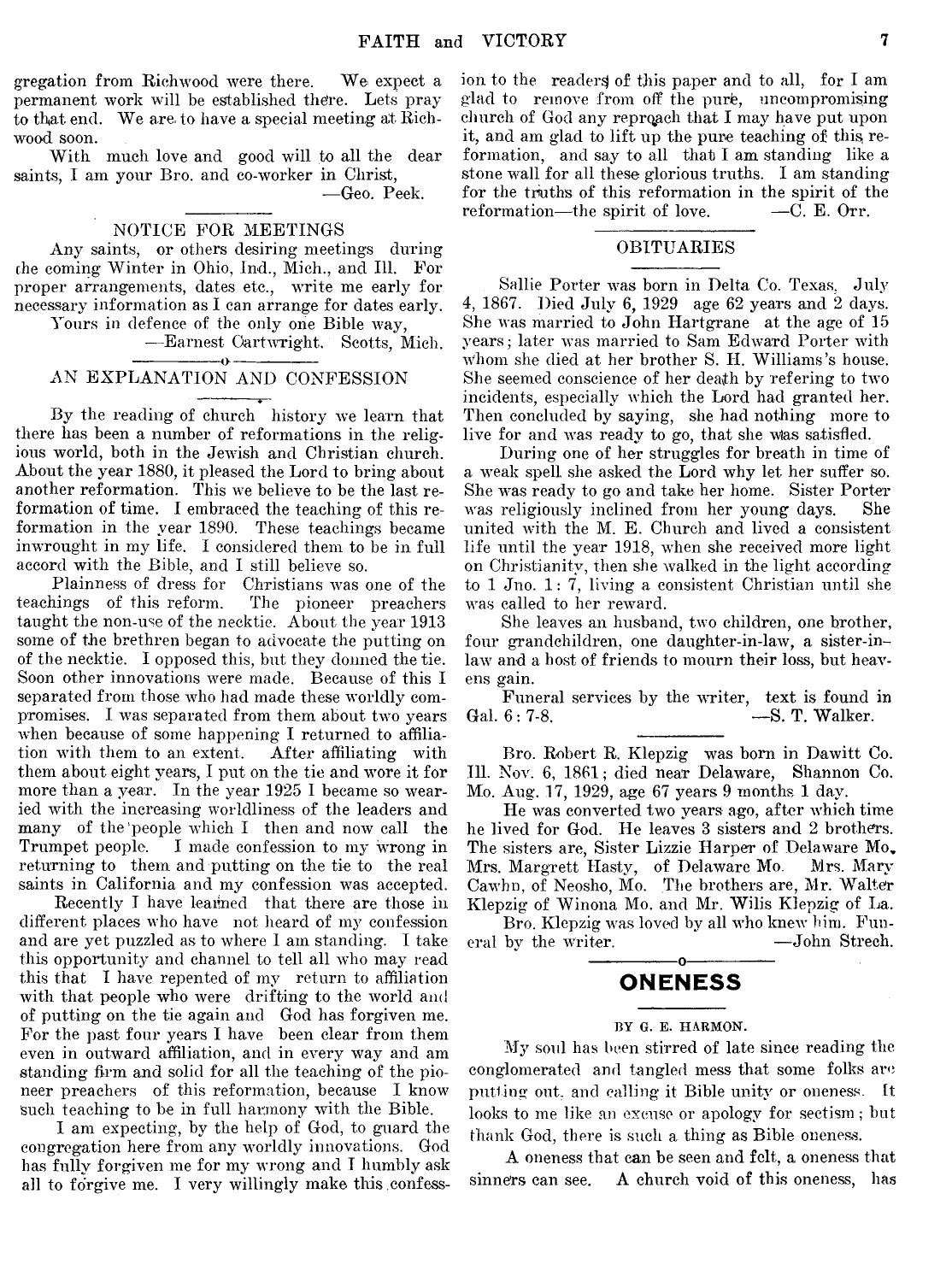lost its saving power. "By this shall all men know that ye are my disciples; if ye have love one to another." "All men," the infidel, the atheist may know, yea the world may know, I in them and thou in me that they may be made perfect in one; and that the world may know that thou hast sent me. Jno. 17 : 23. We are all one in Christ Jesus. Gal. 3: 28. All made one by the blood of Christ. Eph. 2: 13-15, We are one because all have the same mind.

" Now the God of patience and consolation grant you to be like minded one toward another according to Christ Jesus; that ye may with one mind and one mouth glorify God." Rom. 15: 5-6. " Be of the same mind one toward another." Rom. 12:16. How we may have the same mind? By having the mind of Christ; " for who hath known the mind of the Lord that he may instruct him, but we have the mind of Christ." 1 Cor.  $2: 16$ . By reading 1 Cor.  $1: 10$ , we will see the results of having the mind of Christ.

" Now I beseech you brethren, by the name of our Lord Jesus Christ, that ye all speak the same thing, and that there be no divisions among you; but that ye be perfectly joined together in the same mind and in the same judgment." If people cannot see the perfect oneness and unity in these scriptures, they are spiritually blinded or drifting; and when a person commences to drift from these precious truths, the line between right and wrong becomes almost invisable; and then is the time men loose their vision of the pure Church or Bride of Christ. And when their vision is thus dimmed, they are ready to fellowship most anybody, just so they don't deny God's power to save, sanctify and heal.

But says some, we are so different, no two ministers alike; let us see what the word says about that. "Thy watchmen shall lift up the voice; with the voice" together shall they sing; for they shall see eye to eye, when the Lord shall bring again Zion." Isa. 52: 8. The saints are so much alike, that it has been said by sinners, when you hear one testify, you have heard all.

Listen, and take heed to this, "Only let your conversation be as it becometh the gospel of Christ: that wheather I come and see you, or else be absent, I may hear of your affairs, that ye stand fast in one spirit, with one mind striving together for the faith of the gospel." Phil. 1: 27. If we have the mind of Christ, our conversation will be' in heaven. Phil. 3. 20. Then we will act alike, talk alike, see alike, be alike, for we will be like 1 Jno. 3: 2.

Now to you who are trying to make so many excuses for differences in opinons, I would ask if we have

the mind of Christ, are like him, and our conversation (or our conduct) is in heaven, our affections on heavenly things or "things above" Col. 3:2? Why are we not all alike ? Christ had a literal body, he also has a spiritual Body, His Church, both are his Body, and both are alike in moral purity. As He lived in his literal Body He also lives in his spiritual Body. There is a very close relationship between his literal Body and his spiritual Body the Church. "For we are members of his Body, of his flesh, and of his bones." Eph. 5: 30. In fact we are substantially the continuation of His life in our lives.

Now in conclusion, I wish to give a few Bible rules that will help us if we wish to be real Bible saints and manifest that ONENESS for which Jesus gave his life. A Bible lesson or rule that we " may know how to behave ourselves in the house of God, or Church of God." 1 Tim. 3: 15. " For the grace of God that bringeth salvation hath appeared to all men, teaching us that, denying ungodliness and worldly lusts, we should live soberly, righteously, and godly, in this present world." Titus 2: 12. Now if we have not been taught, we must be if we would be saints, and can be if we are teachable. First, we must love God "with all thy heart, and with all thy soul, and with all thy mind, and with all thy strength." Mark 12:30. This is the first commandment, and the second is like, namely this, "Thou shalt love thy neighbor as thyself." Now if you know just how much you love yourself, you know by this how much you must love your neighbor. Did you ever hear of a man going about telling people what a mean man he was and causing people to loose confidence in him? No, I think not, neither should you do so to your neighbor. How much should saints love each other? "Hereby perceive we the love of God, because he laid down his life for us: and we ought to lay down our lives for the brethren." 1 Jno. 3: 16.

Listen saints, that is the kind of love we have when we are "born of God." "By this shall all men know that ye are my disciples, if ye have love one to another." Jno. 13: 35. Some people's love seems to be measured by how much the other fellow humbles his heart and makes confession to them. If we are real saints we must exemplify the sweet life of Christ in our lives and walk as He walked. 1 Jno. 2: 6. The above is the process by which we are knit together in ONE, framed, builded and fit together.

" There is one body, and one Spirit, even as ye are called in one hope of vour calling; One Lord, one faith, one baptism, one God and Father of all, who is above all. \*\*\*\* and in you all. "-Eph. 4: 4-6.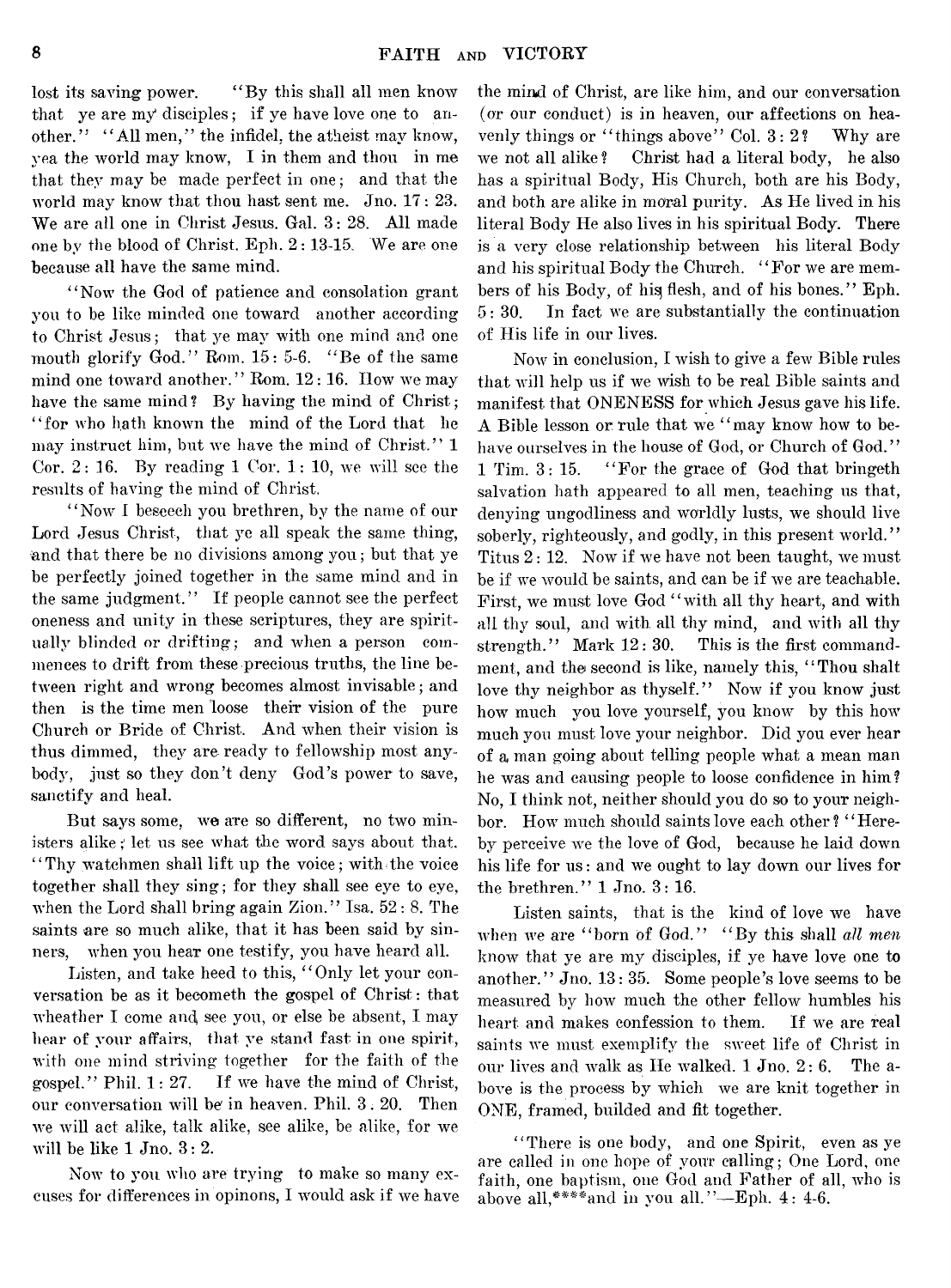# **LI TTLE FOLKS' PAGE**

" HE SHALL GATHER THE LAMBS WITH HIS ARM, AND CARRY THEM IN HIS BOSOM" (Isaiah  $40:11$ ).

#### 

# **Noble Lives**

It is THINKING pure thoughts, Each moment, each hour, That fills our lives with Strength and power.

It is SPEAKING the kind word To all we meet, That makes our lives both True and sweet.

It is DOING the good deed All the way along, That makes our lives grow Noble and strong.

— Sel.

# **Kind Words**

 $-0$ 

Dear children: I wish to talk to you a few moments about the way we should talk and about the kind of words we should always use.

When some one speaks cross and unkind to us; how should we talk back to them ? Should we speak harsh and unkind to them in order to get even with them? We should never speak unkind to any one or anything. It is very needful to always be kind and talk kind while we are children, so kindness will grow up with us. A child that always speaks kind is one that is loved by most every one. I know you little children enjoy having people love you and talk about you, as being a kind little boy or girl; don't you?

When we get angry and talk harsh and rude, we displease Jesus and we never want to do anything that doesn't please Jesus. Because he loves us so much, even more than our own mothers do. When Jesus loves us so much we ought to love Him enough to always try to do the things that please Him. Sometimes when we speak unkindly to some one, we may wish all of our life time that we had never spoken those unkind words.

A sister use to talk harsh at times to one of her brothers and later on her brother was taken away and now sleeps beneath the sod. Yet to this day she regrets that those unkind words were ever spoken. When once they are spoken they can never be unspoken. How careful we ought to be about the way we. talk. If we have spoken unkindly to some one, lets not be to stubborn to humble ourselves and ask them to forgive us when we see we have done wrong.

" A soft answer turaeth away wrath: but grievous words stir up anger." When some one speaks harsh and ugly to us, lets always give them a soft answer and that will help to make them ashamed of themselves. Some of you may say, "That is easier said than done" and I will admit that it is the truth. But if we find it hard to keep from saying ugly, unkind words, let us ask Jesus to help us to always be kind and always speak kind words.

Jesus loves to help little children and he is sure to help us be good if we will ask him.. I know we all want to be good, so we can go to heaven and be with<br>Jesus all the time.  $\begin{array}{r} -\text{Rachel Noreutt.} \end{array}$ Jesus all the time.

#### **0 0 0 0**

Green Brier, Ark.— Dear Bro. and Sister Pruitt: I am a little girl ten years old. I would like to have about 40 different tracts and one of the little papers, "Faith & Victory." It sure is a good little paper.

Pray for me that I might go on and stay in the right path. I got saved when I was nine years old. Praise the dear Lord.<br>Yours in Christ.

—Miss. Mabel Howard.

## -------------— o----------------- C O RRESPONDENCE

Burkburnett, Tex.— Dear saints in Christ Jesus: How I thank God this evening for the blessed privilege we have. We can read the dear book and keep His commandments, walk in his foot steps and have his love in our hearts and none can hinder. There is nothing that can seperate us from God, if we will stay in the center of His will. Your sister, —May Ransey.

#### o o O 0

Meno, Okla.— Dear Bros, and Sisters in Christ: I have been reading "Faith & Victory." The testimonies from the saints of different places are so encourageing to me, and I felt this evening that I should write to the paper too.

I give Jesus all the glory and praise for keeping me saved and sanctified, even through the darkest shadows of night. Yes, He will bring us all through if we will but trust him and abide in him and keep all of his word abiding in us to the best knowledge and understanding that we have. Of course, there might be things that we do not' understand just so, but if we will trust Him, He will not fail to show us the right.

Yes, I know, I must need be more on the mountain top of inspiration, and I willing confess, I make lots of failures. 1 cannot dare to trust my own, for I am sure if  $I$  would do that I would be led away into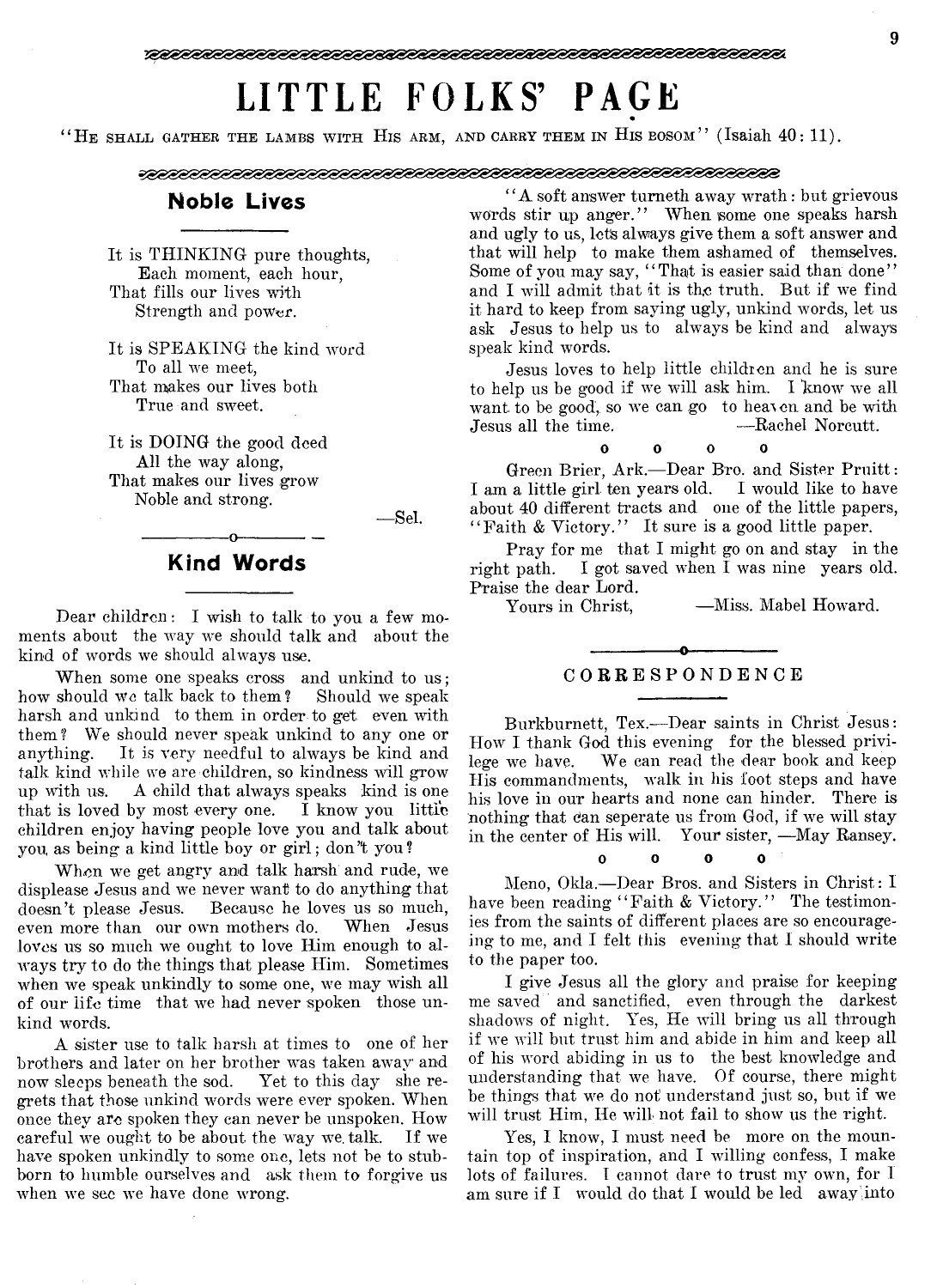by-paths and fall into pit-falls. But you may think that since I have to see I make failures that those are the by-paths and pit-falls, and yes, they might be. But Jesus (the good shepherd) cares for his own and as he daily walks with me and shows me the way, He must then point out the failures. That is why I tell you this, because the Lord is leading me away from<br>them and keeps me saved. They are to me steppingthem and keeps me saved. stones to draw me closer to my Savior, and there-fore I can still continue to sing, " All the way my Savior leads me." Yes, He is leading me into paths of right as daily my life race I run.

We ALL have the privilege to let Him lead us. Praise the Lord. Pray for me.

$$
\hbox{our sister},\quad
$$

Your sister, — Carolina Eck. **0 0 0 0**

Russellville, Ark.— Dear Bro. in Jesus: I am writting you in the name of our Lord Jesus Christ.

I still thank Him from the depths of my heart for stooping down and lifting up such a sinner as I from my iniquities. And by His help and grace I intend to go with Him all the way.

I am sending you the address of a lady who would like to receive your little paper, "Faith & Victory." I believe she would appreciate the paper very much.

Please keep sending the paper to us. I am sorry that we have not been able to send an offering before now, but by the help of the Lord, we will send one as soon as possible.<br>Yours in Christ,

-Mack Chenowith. oooo  $\Omega$ 

San Diego, Calif.— Dear Bro., Sister and household : I greet you in the name of the dear Lord Jesus Christ. I am writing you to tell you how I love the method you are useing to get the truth to sinners and encouragement to those of the saints who need it to keep the faith once delivered to the saints.

Praise God for the way of faith. I am living by faith and not by sight. The Lord brought me out of Methodism and I was astray for twenty years and then found the saints through one of God's children, and I at once took up gospel work in Oregon and lived faithful to the cause for several years under those of the faith, that was taught by Bro. Warner. But after a few years that wife and I. spent in the Blue Ridge Mountains of N. C. in a house to house work for the Lord and being some what isolated for the time being. We later returned to the west and again met with what we supposed was God's people, but instead we found a money begging people with but little faith and full of worldliness, with a human head to what they called the Church of God.

Oh, Bro. I saw plainly they had taken the world in to please the Devil. I learned that true ministers had been branded on. the back with the Devil's branding iron. I got to the place where I could scarcely testify for God in their midst and I begged the Lord to set me free once more and praise His name. He called me out and showed me the "good old highway." So once more I placed my feet in it; and for five years I have been declaring the word to lost souls. Called of God, sent of God and ordained of God. I have never asked for even a penny for my service, and the Lord cares for me.

I am preaching for the colored saints here and doing outside work, distributing papers and tracts and carrying on prayer-meetings in cottages.

Your Bro. in the Lord, and the old-time faith,  $-$  W.C. Swing.

0 0 0 0 Natchitoches, Da.— Dear saints of God, at Faith Pub. House, and also scattered abroad, greetings to all in the blessed Saviours' name. Who is all an all to us, avIio sees Avliat we need before Ave ask. Bless his name foreve'r.

I am still under the blood of Jesus. Glad to say I yet have a made up mind to continue to seek the kingdom of God. Today I have a little trial, a little bridge to cross, I am asking the saints everywhere to p'ray for me that I may have victory over all Satan's plans. And it don't take nothing but prayers to overcome. So pray that I may be/more like Jesus.

Yours in Christ, -Sidonia Benjamin.  $\begin{array}{ccc} 0 & 0 & 0 \end{array}$ 

Alma, Mich.-Dear Sister Pruitt and Co-workers: Once again I send greetings to you in the precious name of Jesus. I didn't mean to leave your letter so long without answering, but I kept thinking of the offering and so waited until I could send a little gift. Trust this finds all well there and busy for the Lord. Am still praising God for Salvation full and free, and its getting better right along. Am satisfied with God's dealings with me. Not that I'm worthy, nay, but it is through His great love and tender mercy.

I had the privilege of meeting sister Laura Richard and family at Barryton, Mich, a few days ago. They are precious saints, out and:out fdr God, and we had such a good time together in the Lord. While there it seemed like we were at the vestibule of heaven. To see them brought back fresh courage to my heart. Oh, how I thank the Lord for their faithful humble lives. Truly God's people are of one mind and one Spirit; Praise God for the real oneness of the saints. "They all see eye to eye and speak the same thing." Some people say where the Word is silent they are silent, but they forget that the Holy Ghost is our teacher and will He not teach us all the same thing. It takes more than the Word—it takes the Spirit and the Word to keep and lead individuals. The Spirit teaches where the Word is silent.

Thank God too for Faith and Victory. When it comes I just sittright down and devour it from cover to cover. May God ever keep it spiritual and lead you by his Holy Spirit. You don't know what a help it is to me.

Suppose you all had a good camp meeting at Okla. City this year? How I long to be in a good Holy Ghost camp meeting. I see the saints in Akron, Ohio had a good camp meeting this year.

Yours in Christian love, - Hazel Mann.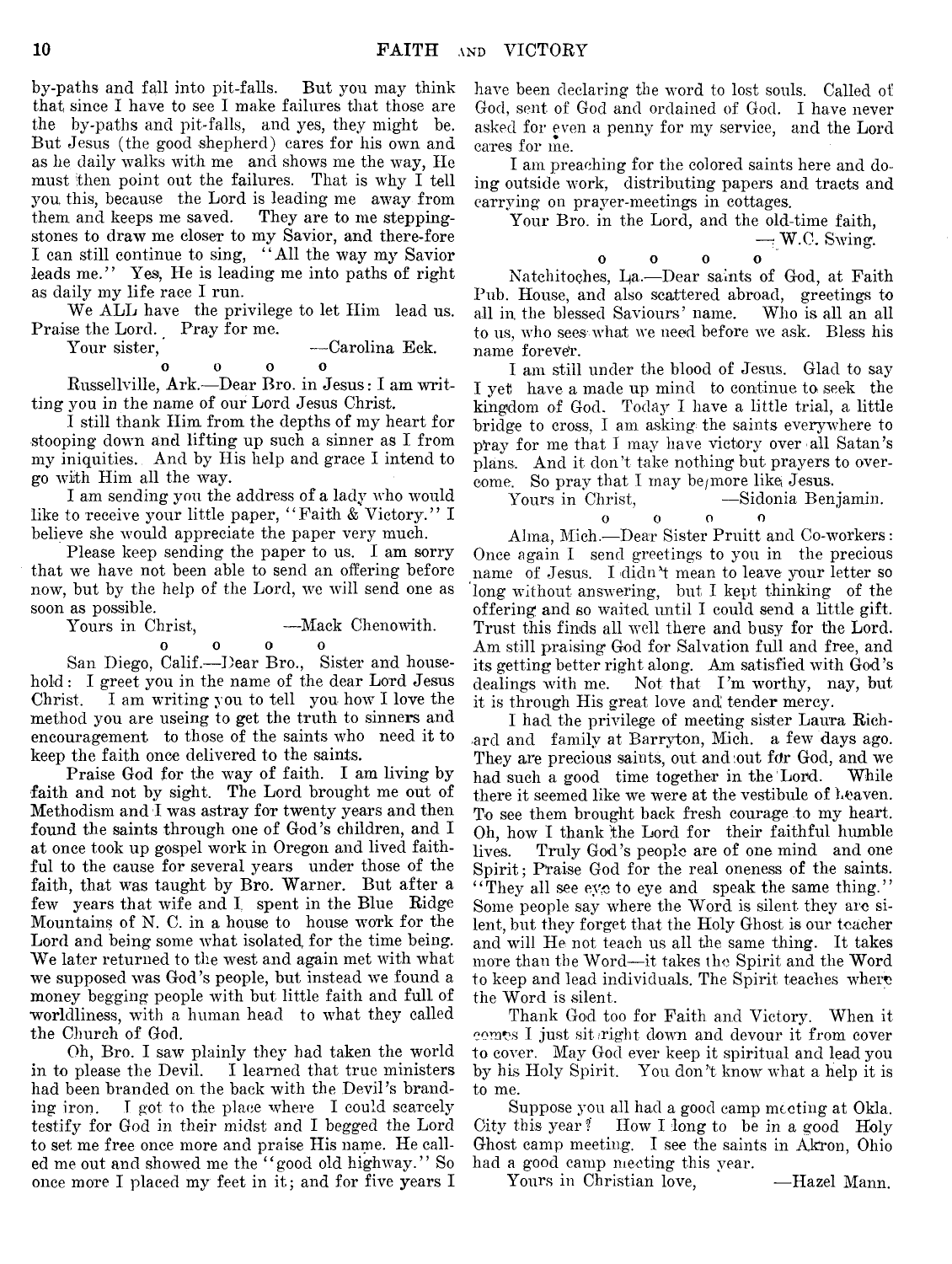# **A Letter From Robert Longley**

Suva, Fiji Islands,—Dear, Bro. and Sister Pruitt, Family and Workers: $-$  It is with a heart gladdened by the joy unspeakable and full of glory through the precious Gift of  $G$ od through Jesus, that I am privileged to send all of you these few lines of greeting, praying and trusting that you are well and blest and encouraged in your work— indeed that your cups are running over with the good things given from above, and that hungry and thirsty souls are being fed and watered by the bountiful overflow. May that pure and clean Fountain issuing out from the Throne of God ever keep your souls refreshed and well supplied with life-giving words for the people.

Bro. Pruitt, I was very glad and encouraged to get your good letter and to know how all of you are getting along, and also to hear of the saints in general. I can imagine that you are in the midst of some good spiritual feasts attending the various Camp Meetings that are announced to be held this Summer. I trust that the Lord opens the way for you all to attend as much and as many as possible, both for the refreshing and blessing of your own souls and also to minister to the souls of others as the Lord helps. I appreciated the nice new tracts that you sent, and if you still have some on hand, you may send me a small package of assorted ones. I hope that the work there is going along good by the blessing of the Lord, and that all needs are being supplied both spiritually and temporally.

I was sorry to hear of Bro. Me Gaha's death, especially on Sister Me Gaha's account, as she no doubt will be very lonely without him. I hope all the saints at Anthony are getting along better, and that the Lord will raise up some one to look after the spiritual needs of the congregation there. Dear old Bro. and Sister Helm, they have certainly kept up for long years of service and have been so faithful through all the storms and tests. Perhaps Sister Anderson would be the one the Lord could, use there, and it would be in rather a central location so that if she felt led to hold meetings at other places she could do so. I haven't heard from anyone there for some time now. I hope Bro. Prouse keeps well as the Lord has enabled him to be much of the spiritual life of the Church at Anthony.

Bro. Pruitt. I have been aiming to write an article or something for the paper, but haven't got at it yet. Bro. Sperber and also a Bro. and Sister Brown have come from New Zealand, and as the place where Bro. Sperber was staying before he went away seemed not to be available, I made room for him, to come in with me, and also the Bro. and Sister Brown have taken a little room near to where I stay, and my knowing the people I made the arrangements, etc., and of course it has all taken time. Bro. Sperber and Browns aim to be going to the other side of the island to see the John family and others at the different places there, in a few weeks time. The little meetings at my room have been very helpful, and there has been an

added interest and others coming, and though I am not in prison like Paul was at Rome, nor would I compare these little meetings to any that were at his place; but I often think of the expression that he dwelt in his own hired house and received all that came unto him. Any way it seems that the Lord is placing a greater interest in the hearts of many for the saving Gospel of Jesus. I suppose you have my letter stating that it seems almost inevitable that I remain on here a few weeks longer than I had previously thought and planned, but I will find out the dates of sailing and will let you know when I will be leaving. There have been quite a number of earthquakes in the South Island of New Zealand lately, and there are some people here who have friends and relatives in the districts of the quakes. From all accounts it has been pretty severe, I read a letter that a young man here got from a Christian Bro. who lives in the affected district. At one place the top of a hill turned over and completely buried a farm house, with a mother a son and a daughter, in about fifty feet of earth. The husband and father was working on the side of another hill when it happened and was helpless to rescue them from that great depth of earth. Of course all these things are a definite warning and are only one of the many signs of the coming again of the Lord. Still, in spite of all these loud-speaking voices of warning the majority of people continue to get worse and worse, being lovers of pleasures and the fleshly life more than lovers of God.

Now, I see I must be. closing, and I send all my best Christian love and regards. I truly hope Bro. William is keeping encouraged and will also be privileged to attend the Camp Meetings, giving the linotype a good rest, and that it will act all the better when he resumes its operation again. Remembrances to all the dear saints there, and in prayers also for you all.<br>Your Bro. in Christ, ---Robert Longley.

Your Bro. in Christ,

-----------------o---------------- *(Continued from page three.)*

MUST BE BORN AGAIN." He may tell you that you cannot be healed. Let us look in Isa. 53 : 5 and see if he tells the truth, " But he was wounded for our transgressions, he was bruised for our iniquities, the chastisement of our peace was upon him; and with his stripes wd are healed." Jesus is in the healing business today, as well as he was when he walked the shores of Galilee; for in Heb. 13: 8 says, *''* He is the same yesterday, today and forever," that means just what it says. He did those things while he was on earth and he changes not, for that is what he said and his word is true.

Satan may bring this thought to you, now you know you cannot live right. But it is written in Jno. 14: 6, " Jesus saith unto him, I am the wav, the truth, and the life : no man cometh unto the Father, but by me." He may tell you that you cannot like some one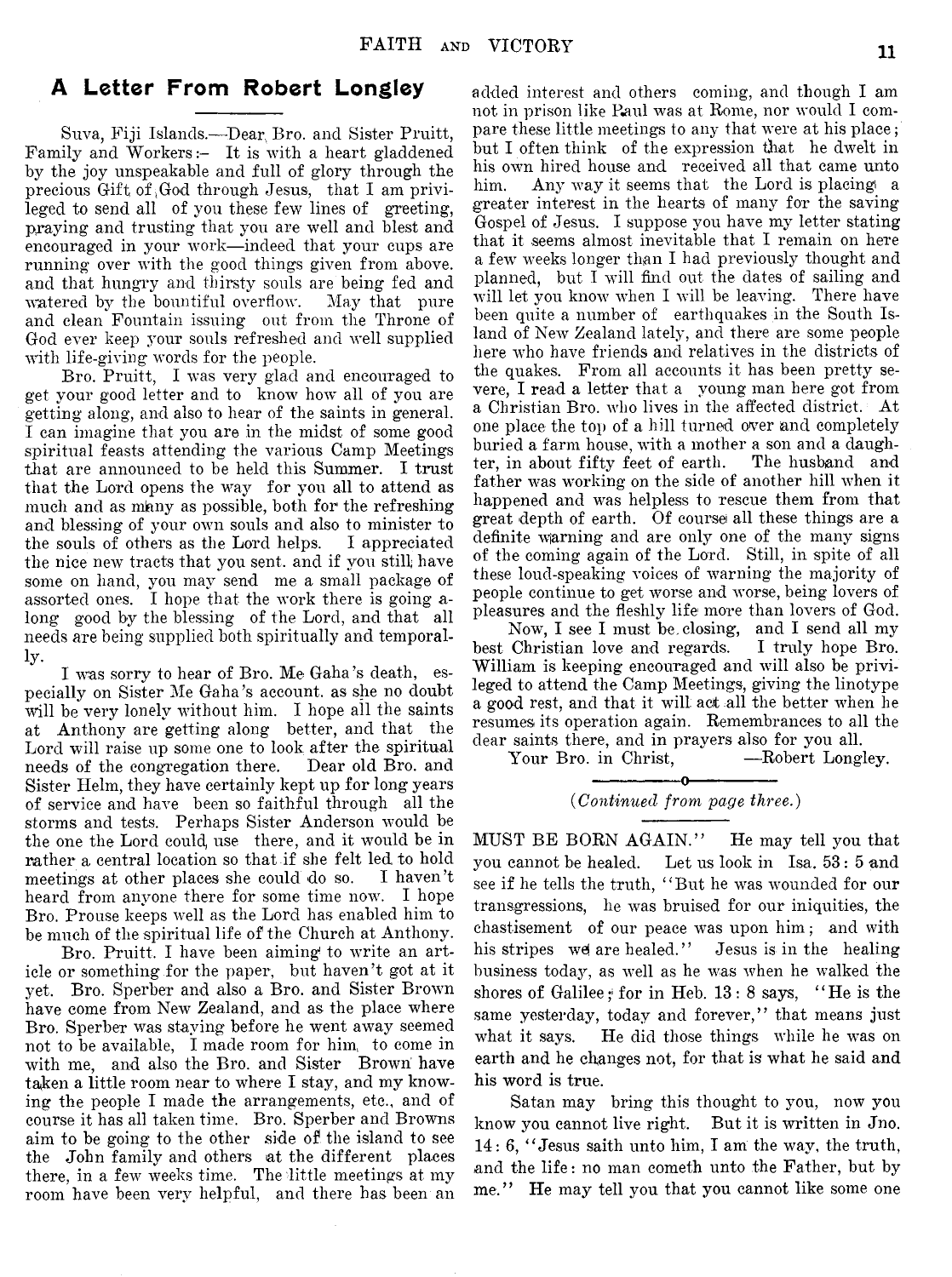who has done you an injustice, but it is written in Matt. 5 : 44, *' 1* Love your enemies, bless them that curse you, do good to them that hate you, and pray for them which despitefully use you, and persecute you."

Now let us come back to our text. God is now calling many to repentance, and always has been. I venture to say that every one in this wide world gets a call from God to repent and be saved, but just how many heed this warning of God, just how many will give up their load of sin and walk in newness of life, how many will give up the world and its pleasures. I say unto you there are but few who will give up all to follow Jesus. There are but few who will say, I am going all the way with him and there are some who start out with the Lord and some time later will turn back to the world and its folly for a little pleasure with the wicked; but I say unto you they are not happy and never shall be until they turn from their evil way and return unto God. After one has been saved they are never happy out side of Christ, because they miss the blessings upon their soul and God's presence. In Heb.  $11: 25$  Paul says, "Moses chose rather to suffer affliction with, the people of God than to enjoy the pleasure of sin for a season."

I believe Paul had great faith in God, and feared to get away from his presence and he knew he had a crown of righteousness laid up for him in the eternal heavens. I feel I would rather die than to go back into the world of sin. We all suffer things in the flesh at times, but what a glory it will be when Jesus comes to take us to himself. We cannot even imagine what it will be like. In  $1$  Cor.  $2: 9$  it says, "But as it is written, eve hath not seen nor ear heard, neither have entered into the heart of man, the things which God hath prepared for them that love him." My won't it be wonderful for all those who are washed in the blood and ready for the appearing of our Lord and Saviour Jesus Christ. Are you ready my friend for Him if He should come now? Are you living above reproach? Are you living in the holy way? If not my friend, let God come into your heart and take the old addamic nature out of you, making you a new creature in Christ Jesus, then old worldly pleasures and desires will pass away and all things shall become new in your life. Make your calling and election sure, for eternity is forever and ever—without end.

My friend, that is a I o n g, long time, so you had better take my advice and seek the Lord while he may be found, forsake your way of sin and become a child of the most high God.

Matt, 11 : 28, " Come unto me all ye that labor and are heavy laden, and I will give you rest."

Matt. 7: 13-14, " Enter ye in at the strait gait: for wide is the gate, and broad is the way, that leadeth to destruction, and many there be which go in thereat: Because strait is the gate, and narrow is the way, which leadeth unto life, and few there be that find it."

— Ethel Lasley.

# -----------------o---------------- **Healing For The Body**

WHO IT IS FOR, AND HOW TO OBTAIN IT.

In these modern twentieth century times, as we view the greatness of man, and his wonderful scientific improvments on every line; we are made to stop and reflect on the greatness of a God that can bestow on man such wisdom.

If we visit our up to date Hospitals, and see the wonderful X-ray pictures, and the skillful operations that are performed. Some people want to put their lives in surgeons hands, and trust to his dexterity in place of trusting "the great God of the universe." Who is above all, and surpasses any skill ever exhibited in this time world.

When we go to view divine healing from a Bible stand point, some people will tell you that medicine and surgery preceded divine healing, but not so. The first instance of divine healing ever exhibited was instituted shortly after the world was created.

We read in Gen. 2: 21-22 these words. "And the Lord God caused a deep sleep to fall upon Adam, and he slept; and he took one of his ribs, and closed up the flesh instead there-of: and the rib, which the Lord God had taken from man, made he a woman, and brought her unto the man." So we have record of the first healing, when He closed up Adams' side, and He did the work well to. No place in the Bible do we ever read where Adam had an infected incision or suffered from adhesions or anything of that sort. When God lays his healing hand upon a poor sufferer he heals completely with no after effects. Some may say, Well, does the disease not return? It may if God deems it so, but its a rare instance and then I believe its mostly our own fault for allowing Satan to impose it on us, for its God's wrill for us to be free or he would not have healed us in the first place.

God says, he tempts no man, but when we are tempted its when were drawn away with our own lusts and enticed, and I believe this holds good in cases of Divine Healing to. Of course Satan will bring back symptons of the very thing God has delivered us from. But God says, "Resist the devil and he will flee". So let us trust God.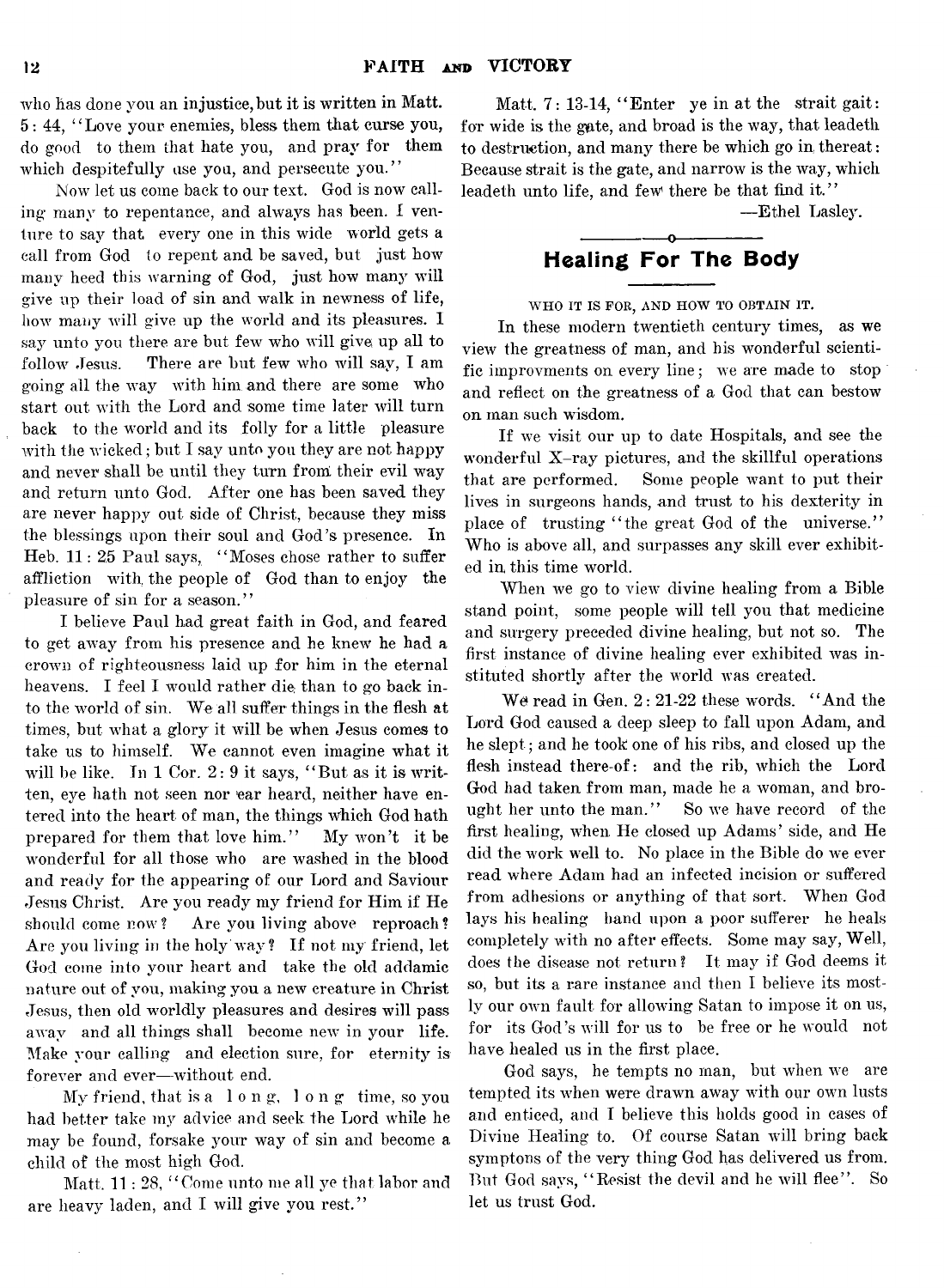Healing did not begin as you see with Christs' ministry for we read in Psalms, "O, Lord heal me." So they must have known God's power to heal and seen it demonstrated. In Mal. 4: 2, these words are recorded, " Unto you that fear my name shall the Sun of righteousness arise with healing in his wings." And this promise is still true yet. Thank God.

Now, I will endeavor to point out, who is eligible for healing. Every sufferer in this world. Oh, you may say, but I'm not saved. That makes no difference. We have records in the Bible, where sinners were healed. We have for example in Luke 8, the demon possessed man. God cast out the devils and healed him. Now you surely will agree with me that a demon possessed man was not a Christian and when he was healed God sent him home and he immediately began to work for God by publishing the mighty power of God. He did not remain a sinner.

Then immediately we have two more healings following. The woman with the issue of blood and Jarius's daughter. Now the woman did just what some Christians of to-day are doing. She tried medical skill first, but sad to say, she grew worse, but she was determined to see the thing through, for she went the limit, for we find these words, " Which had spent all her living upon physicians," neither could be healed of any. Say brethren, this poor woman was in a corner so to speak. She did not know what to, do, but lo, she heard of Jesus and came. It was no easy matter for we find she had to press her way through. It takes effort on our part. Healing is a contract. God fulfills his part, but in order to get results and make it binding, we must do ours. But some will say, I havn 't. enough faith. Well you will never have any more unless you begin to exercise what you have. This poor woman exercised what she had by coming and pressing her way through. Jesus said to this poor woman, Daughter, thy faith hath made thee whole; go in peace." So we see what brought her healing. I don't think that sweeter words ever fell from the lips of Jesus, than these.

The next point, I wish to emphasize is this. Trust God for everything. Have no reserves. Some Christians can trust God for a little cold, but rush to the hospital for appendicitis; while others are just visa versa, they would gargle with listerine for sore throat, but get real serious before God if the hospital was awaiting them. Now both these attitudes are wrong. Just have child-like faith and take Him at his word, and the work will be done. You may think this is just

a little thing and I'll not trouble God. But little things some times become serious, and then it would be hard to grasp faith if we had been trusting man.

This question is asked, "Does God heal every one who comes?" Absolutely no. God has infinite wisdom. He can look down into the very recesses of our hearts and see if, it will be to his glory. It certainly would be useless to heal a person to serve the Devil. God created man for glory and service and he heals likewise. Our healing depends on our motive for coming to Him for healing. If, we expect to serve Him and glorify his name, he will touch our bodies, but let us examine our hearts before we come lest we ask amiss.

Now if the sufferer comes in the right attitude, there may be trouble some where else. Either the ministers or the congregation. My how some people shudder when you mention these names. But brethren, we have in this world some of the most spineless creatures, who call themselves ministers of the gospel. Why some of their professions would put Satan to shame, and cause an upheavel in Gehenna could it be heard in that place. There is no use to dodge the issue, we might just as well face facts. Some will say Divine Healing is no command, well we do not have many in the New Testament, such as "you must." It generally is if you love me or something to that effect. But I have never read where Jesus commanded to call in the doctors like these ministers prescribe. My Bible in James 5: 14-15 tells what to do in these words: " Is any sick among you ? let him call for the elders of the church; and let them pray over him, anointing him with oil in the name of the Lord, and the prayer of faith shall save the sick and the Lord shall raise him up; and if he have committed sins, they shall be forgiven him.

So sufferer be sure you have the right motive, then obey these scriptures, and leave the results with an allwise God. Be resigned to his will and all will be well.

Then we, have the Church in general. I think the assemblies in lots of instances hinder faith. I have in mind now professed Christians who patronize doctors more than worldly people; you can see the doctor's ear in front of their homes more than in front of sinners. Now this sets a wrong example. It shows where your heart is. I heard a ministers say, "That he could tell which place his laymen lived nearest to. The drugstore or God, by the one they patronized when they got sick." Now this is an undeniable fact and we need to awake to the situation and pray God to give us faith to practice what we preach; both by example and precept.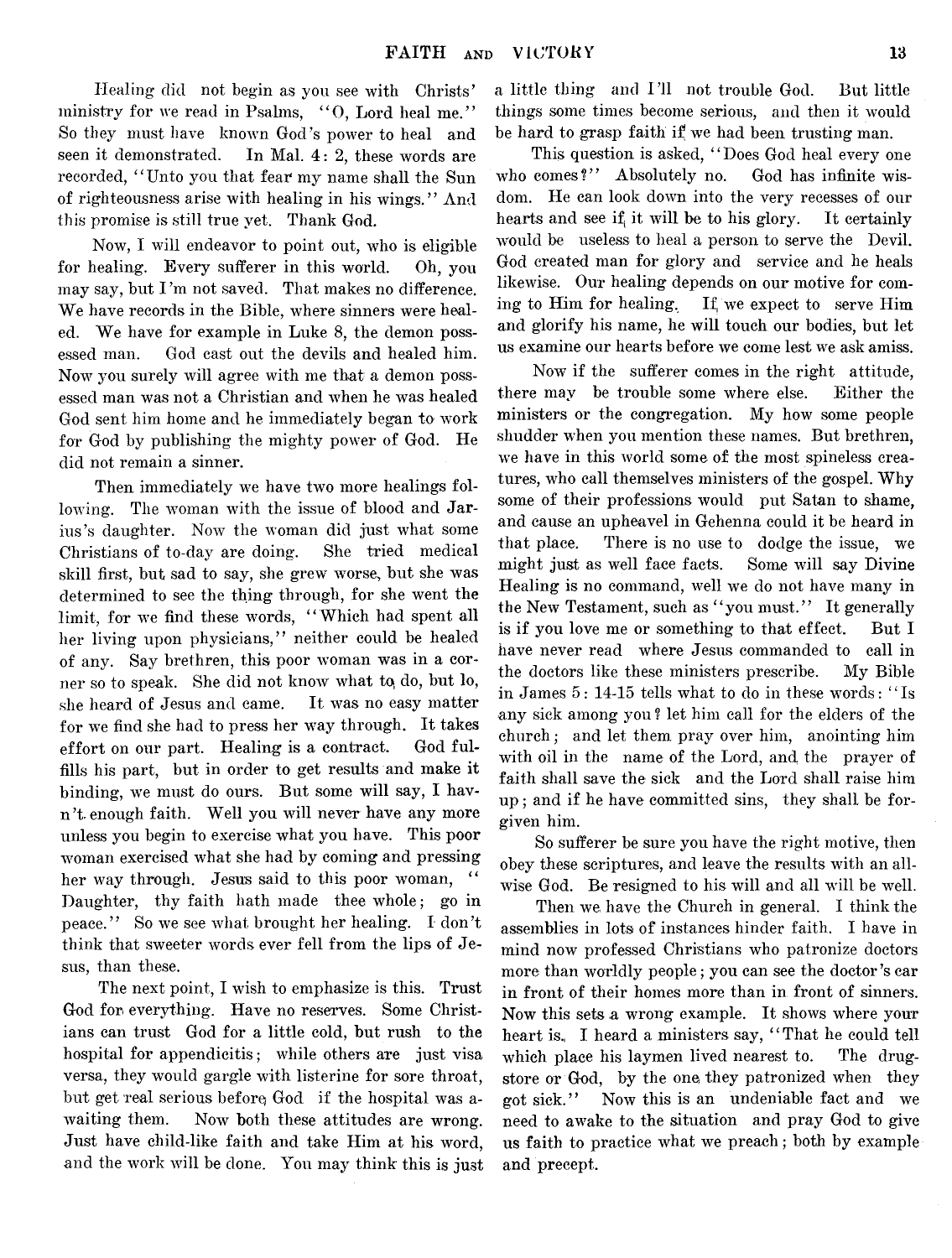Then last of all concerning the laymen. We need to have unity and not union. We must be of one soul and one mind. We cannot be divided and practice healing. For God does not work in this way. We must stand together on every issue. One half cannot practice healing and the other half resort to remedies. Neither can we as individuals practice healing and doctor at the same time and fully please God. God is a jealous God and we must trust HIM ONLY; if we expect to enjoy the blessings of healing.

— Ivy Hiwiller.

# ---------------- o----------------- **Move In Cod's Time**

In Acts 17: 30 we read, " And the times of this ignorance God winked at: but now commandeth all men every where to repent." Also in Heb.  $1: 2,$  "God who at sundry times and in divers (or different) manners spake in time past unto the fathers by the prophets hath in these last days\*\*\*\*."

By carefully noticing the reading of these texts, we will see at a glance that God works by times, in other words, God, requires men to move according to the time. First after man's fall in Eden, the word of God was taken from man. Man was left to group his own way or was filled with his own way. Prov. 14: 14. Also, Gen. 6: 5. Now man; could only know God through inspiration as God would give it. Job 32: 8. But the time came that God gave a law and man now to know God, he must know Him through the law. Why ? Because by the law was the knowledge of sin. Rom. 7: 7, also verse 9. Here you see was what we might call a second time, that is the time for man to know God by inspiration was past; the law had supplanted the inspiration period and taken its place. Let me say right here, when God ceases to work at any time, men are certainly in danger to try to hold on to that time. Keep this in mind as it will be useful later on in this article.

Next, coming back to law period while God had blessed and accepted man's worship; there came a time for the gospel dispensation, here the Jews wanted to hold to the law and worship God in their former way, but as the time had changed, God had moved up to that time they could worship, but could not worship God acceptably; in other words, God rejected them.

Now we are about to arrive to our main point, that is I don't think that time stopped because the pure gospel was being preached; there were to come a time of falling away. 2 Thess. 2: 3. Remember with God this is the last time, but the gospel of God was to be evil spoken of. 2 Peter 2: 2. But we are about to drop a link out of our chain of thoughts. The gospel brought about a unifying of the people of God or gathered them into one body. Eph. 4: 4-6. It was a complete body. Eph. 4: 11-13. As we previously said, there was to come a falling away and there did come a departing from the faith. 1 Tim. 4: 1-4, also Jude 3-4. Then followed the dark night of Catholicism and the massacreing of the people of God by the thousands, ignorance, superstition, witchcraft and every evil work. Then came the scattering of God's people into creeds and isms. False prophets had full sway over God's heritage. Jer. 23: 1-2. God's people were ruled over with force and cruelty. Ezk. 34: 1-4.

Next came the cloudy day of the reformers; such as Jno. Huss Wy cliff, and Luther, in which God's people were scattered; yet those that were honest in heart, God blessed even though they were in confusion. Remember at the time of this ignorance. God winked at: but now—next comes the time of the evening light in Zach. 14: 7-8. Now that God has moved out from all confusion and creeds and isms, (Rev, 18: 21-23) He is not sending us to preach his people is scattered and divided, but He is sending us to call them out. 2 Cor. 6: 14-18. Tell them to come out and God declared He will receive them.

A man wrote in a certain paper to this effect. He told of two boys, that wanted to play together, but one boy had a cross dog that would interfere in case any boy played with his master boy. So he said in order to get to play with each other the boy got the cross dog after something, then while the dog was after the object, the two boys played together. Then he concluded by saying, " we had to co-operate or worship with every Christian, regardless to where he was." In other words; we would have to lay down our church and he lay down his and work together. My what a compromise.

First I want to tell that Brother, we have no cross dog, but we have the "Church of God," the pillar and ground of the truth, which is written in Heaven; Jesus Christ himself the chief corner stone. She is the only one of her mother. Aud we don't have to lay her down to worship with no Christians, but every child of God that gets one glimspe of Her, will bid farewell to every sect and creed, to live in Her. She is the rose of Sharon ; the Lily of the valley. There is no spot in Her.

Don't forget the point, we are not living back in the scattering time, but in the gathering together time. God says, " Come out of her my people." Rev. 18: 14.

Your Brother,  $-$ S. T. Walker.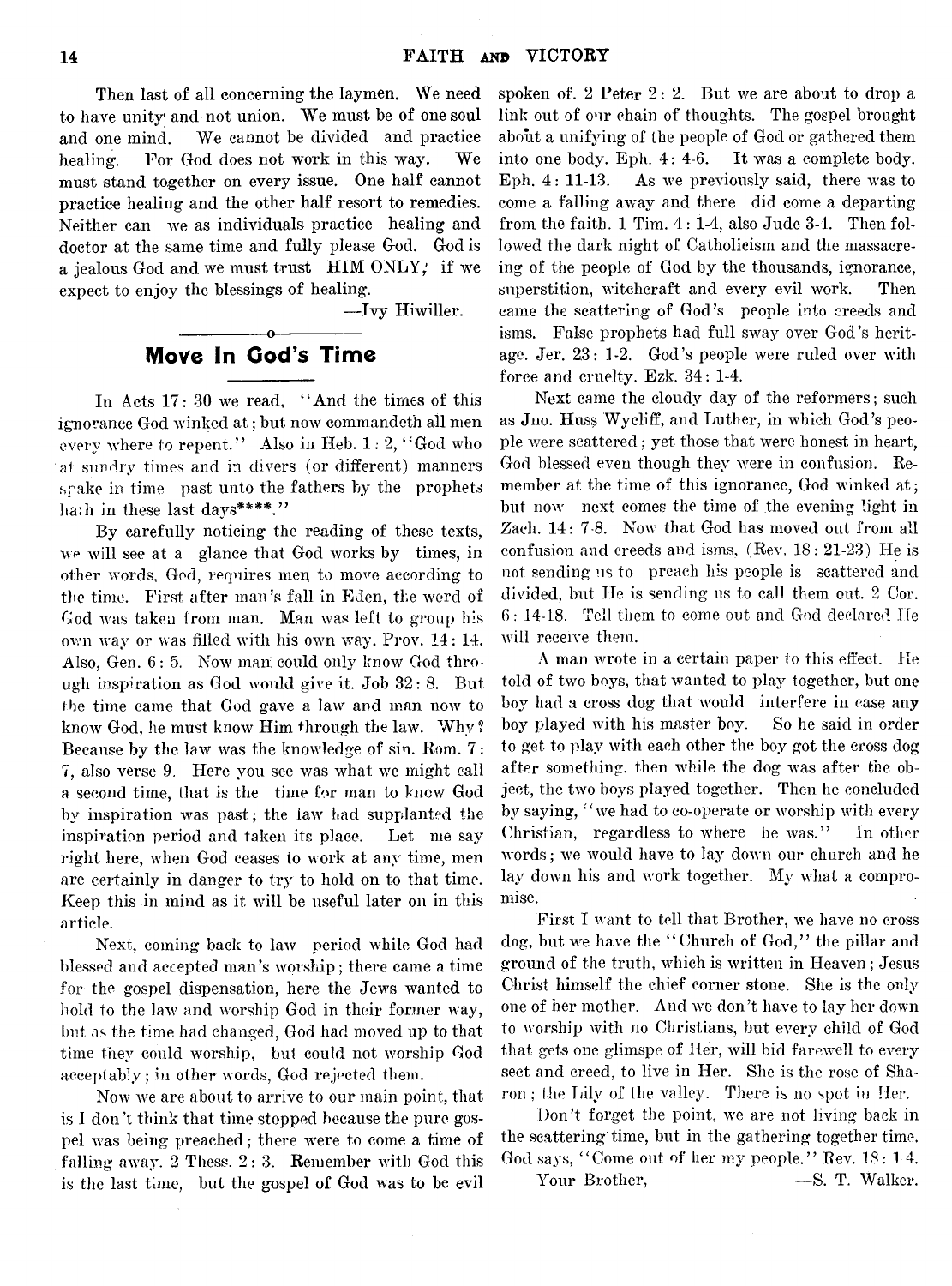# **1 Didn't Mean It!**

So many times we have said things which we did not mean at all and yet it cut and hurt some body and left such a deep scar on the table of their hearts that it may never be erased; while we quiet forgot all about and never thought anything more of it. Other times when our words were brought to our notice, instantly or soon after, we said, "Oh, but I did not mean it." Yes, it was true, we did not mean a bit of what we'did say neither did we fore see the result thereof, if we did indeed we would have been glad to refrain from saying it.

In saying or doing things we do not mean, we create wrong views of ourselves, while we ourselves have the right view and entertain the right attitude towards others. But just because we have said or done something thoughtlessly and without meaning it, others estimation of us, their attitude towards us is broken and they view us from an entirely different angle and treat us accordingly. When we notice this change in them, we are surprised jand later if ever we find the cause in those few words which we said and which we never meant, we marvel still more to see that those few words should have had such erroneous results. The results were indeed not erroneous, but just proper and correct, while to us it seems everything upside down. When, those same careless words are repeated to us in an entirely different light and setting than we meant, we are taken back with astonishment and wish we had never uttered those words.

" Whatsoever ye whisper in the ears, shall be proclaimed upon the house-top." We regret very much indeed and shed tears silently. Some times we make up our minds, that we are not going to say any more frivilous things; a few days later we break into some other line and say some meaningless thing, creating the same wrong impression upon the minds of our listeners which later or again bears the same bitter fruit, little realizing at the time of our saying it, that such is going to be its results.

In saying and doing things which we do not mean a bit, we are obeying our enemy, the Devil or some one of his imps. If we look back we shall see many .places in our lives where we said or did something without meaning it, which was the means of leading us into sin. We did not mean to sin, but the deed was done, bringing in its sting of death on our souls and destruction upon all the workings of grace in the heart. Indeed its the devil's work to get us to say or do things or even think it in our minds, while we are conscious

of this one thing that we do not mean it, hence our hearts remain guiltless until such a time we see the consequences thereof. Even then we do not feel the full weight of guilt as when we do for doing things purposely, wilfully and deliberately. Just because in our hearts we do not feel condemnation, we fail to see the seriousness of such things and unconsciously continue the same thing. If we realize that every time we say, think or do something without meaning the same and which we feel we would not indulge in, if others whom we respect and esteem were to be present, we are obeying the Devil; it would certainly help us to be vigilant and sober. We are not to yield our members, (minds, hands or lips) to unrighteousness.

Anything that is not right, is unrighteousness. And "all unrighteousness is sin." We not necessarily tell lies, steal or profane in order to *>be* a sinner. All forms of unrighteousness is sin. And the wages of sin is death. Oh! how terrible our harmless and meaningless sayings should bear such dreadful fruit. While this is the fruit of it upon our souls, we have to raise a reverential curtain as to what happens on others sooner or later.

If we have been guilty of saying things which we did not mean, let us quit it right now and make up our minds that by the grace of God we are not going to say anything shaky, frivolous or anything which we don't mean. However this does not apply to those things which are done out of hearts of pure love. Let us give vent to every impulse of love and godly words and deeds, and refrain from anything that is not so.

— G. G. Samuel.

# ---------------- o---------------- **A Lamentable Truth**

This is not an appeal to the men of the holiness .movement; they will never rise up, and demand a change from their women folks! They are created so weak on the side next to the female, that they have no courage to oppose what she determines to have! No, this is an appeal to women themselves! If they cannot be reached, if they cannot be convinced, if they cannot be persuaded, the devil has got the holiness movement, just as he captured the pair in the garden, just as he degraded womanhood for ages, and just as he is now causing throughout the world a lost, ruined womanhood to lead a not unwilling manhood to both their damnation and destruction.

Do not our holiness women know that worldliness of any sort, admitted to the holiness churches, means final ruin to the movement? What has been